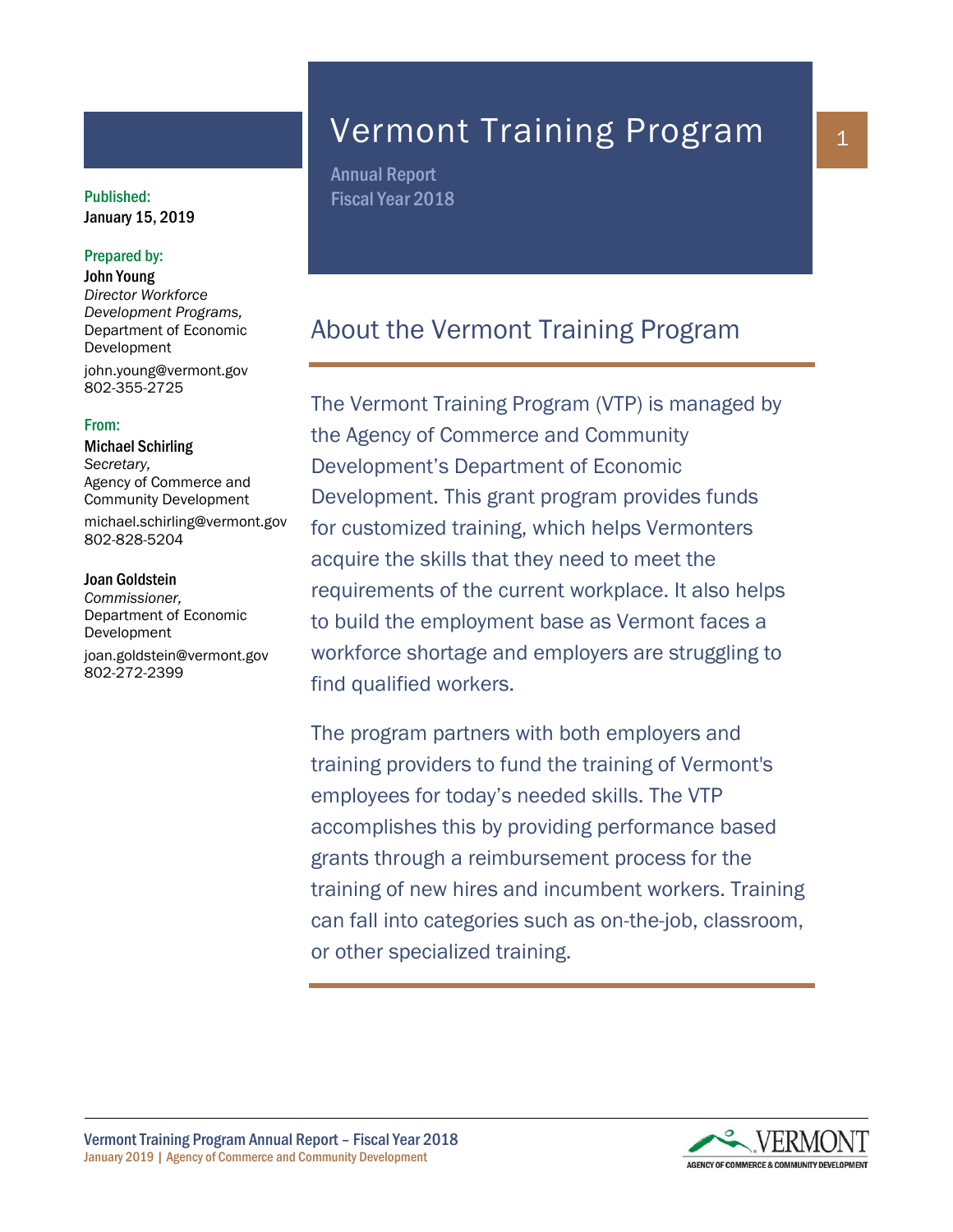# **CONTENTS**

| PROFILE Training for the Jobs of Tomorrow: Green Mountain Transit 7      |  |
|--------------------------------------------------------------------------|--|
|                                                                          |  |
|                                                                          |  |
|                                                                          |  |
| PROFILE Training for the Jobs of Tomorrow: Build by Newport 12           |  |
|                                                                          |  |
|                                                                          |  |
|                                                                          |  |
|                                                                          |  |
|                                                                          |  |
|                                                                          |  |
|                                                                          |  |
| Sector Distribution of Funds Awarded in FY2018 for Training Providers 18 |  |
|                                                                          |  |
|                                                                          |  |
|                                                                          |  |
|                                                                          |  |
|                                                                          |  |
|                                                                          |  |
|                                                                          |  |

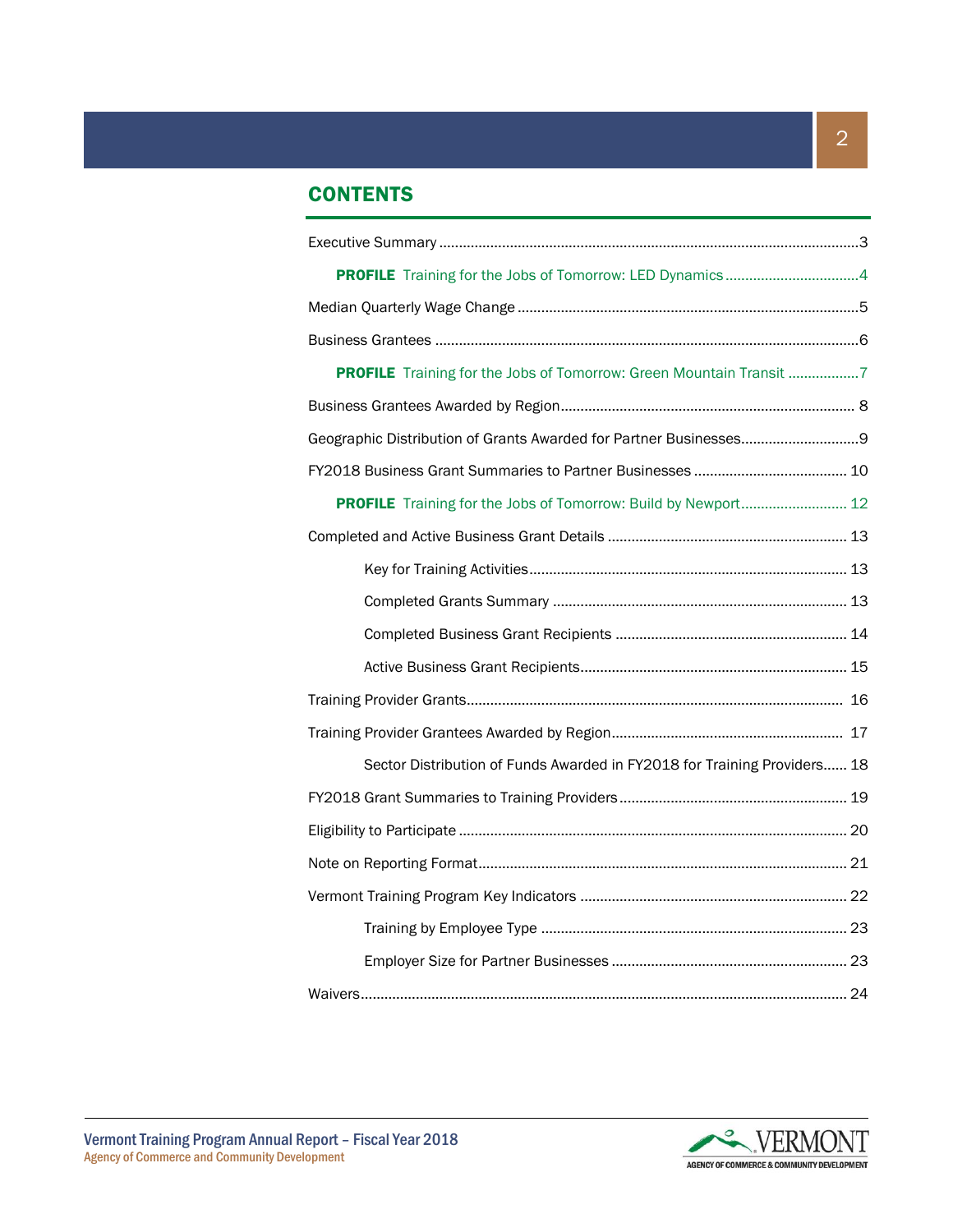# EXECUTIVE SUMMARY

workers through workforce development grants to employers and training providers. In FY2018 the program awarded grants to assist 2,070 workers at 36 businesses through individual business grants and training provider grants. Participant wages showed a medium wage increase of 4.2% by the end of their training period.

> The leading industry for requests was the advanced manufacturing sector with 18 applications. Clean Energy and Efficiency applications were the second most popular with 4 applications.

> The Vermont Training Program continued its support for training Vermont

As the labor pool continues to shrink across the State, employers have been more focused on the upskilling of incumbent employees as a form of retention and to help fill open jobs.

A continuation of LEAN and supervisory trainings is prevalent across all sectors of grantees. As employers struggle to find qualified workers they are working hard to find efficiencies in their business and manufacturing processes.

Several larger employers expanded their workforces during the fiscal year and have reached out to the training program to help with growth in this challenging time to find qualified employees. Many of these large Vermont companies are competing with other operations from within their parent company, but located in different states, to keep and develop new products and services in Vermont.

Overall, the health of our businesses supported through the Vermont Training Program is good and there are many passionate employers who want to continue to do business and expand in Vermont. It is important to hear their stories and to do what we can to support their sustained investment into the state.



FY18 Cumulative Summary of Grants to Businesses and Training Providers







Businesses Awarded



Vermont Training Program Annual Report – Fiscal Year 2018 Agency of Commerce and Community Development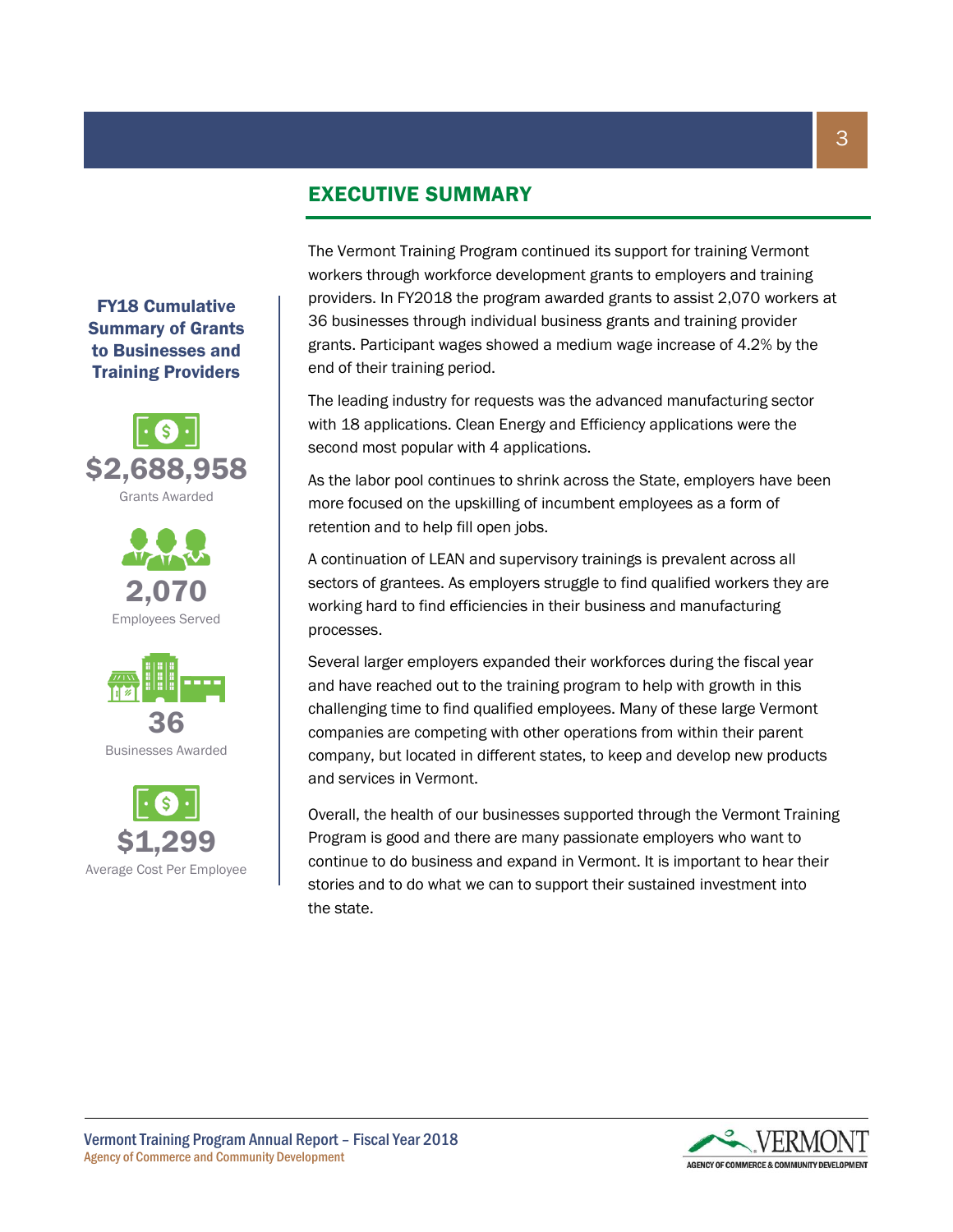# PROFILE

Training for the Jobs of Tomorrow: LED Dynamics



LEDdynamics, a grant recipient from the Vermont Training Program for education and employee development programs, has benefitted in more than one way. One of these is training in LEAN Manufacturing Initiatives.

One of our employees who has made some considerable contributions as a result of this training is Adam Howe (pictured above). Adam has been an employee at LEDdynamics for approximately 3 years, starting as a Production worker. In early 2018 Adam successfully completed a class in Lean 101 training provided to us by the Vermont Manufacturing Extension Center (VMEC) and was then promoted to a new "Group Leader" position in Manufacturing.

-Jim Larsen

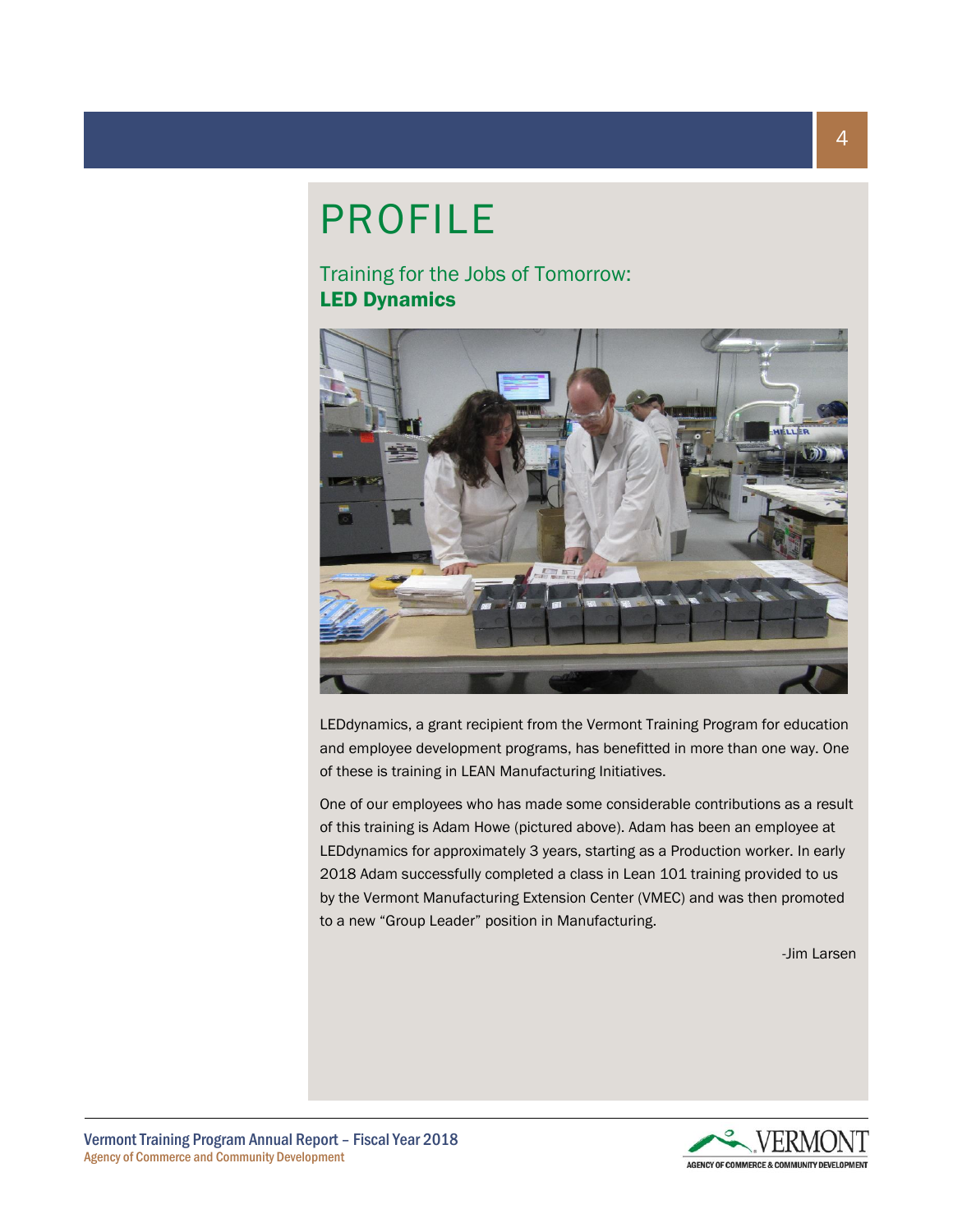# 4.2%

Fiscal Year 2018 Median Quarterly Wage Increase Post Training

# MEDIAN QUARTERLY WAGE CHANGE

#### The Difference We Make: Training Leads to Higher Wages

Data collected by the Vermont Department of Labor shows that those employees who participate in VTP see wage increases. <sup>1</sup>

The median quarterly wage increased by 4.2% between the second quarter of 2017 to the third quarter of 2018. A comparable statewide metric is not available as of the date of this analysis. On an annualized basis, the analysis shows a median wage increase from \$52,500 to \$54,723 between second quarter 2017 and third quarter 2018.

BHS Composites

#### Grant Close Out Survey Quotes

*"Compared to other programs seen elsewhere, it was easy to fill, criteria was easy to understand and apply. Everybody answered me quickly."*

*"The VTC Staff were excellent to work with and very helpful through the process."*

Imerys Talc

<sup>1</sup> Source: Vermont Department of Labor Median Wage Analysis for the Vermont Training Program. 2018 wage data is preliminary and statewide data is not yet available.

 $\overline{\phantom{a}}$ 

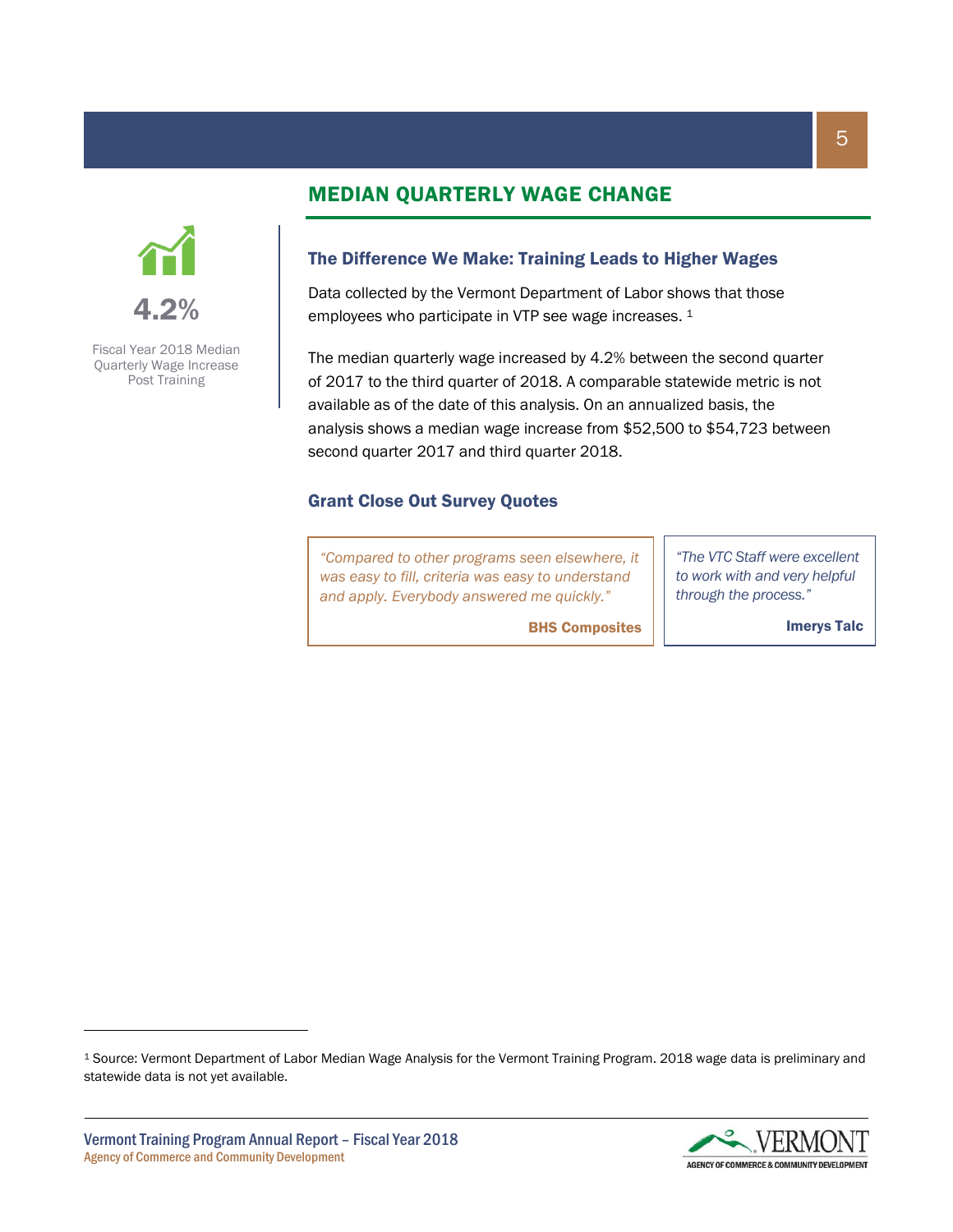#### BUSINESS GRANTEES

These grants have been applied for and have successfully gone through our review process as well as compliance with State agencies such as WC, UI, Tax. The monies have been awarded from the FY18 VTP appropriation.<sup>2</sup>

| <b>Sector</b>                             | <b>Agreements</b> | <b>Number of Grant Number of Employee</b><br><b>Positions Trained</b> | <b>Awards</b>  |
|-------------------------------------------|-------------------|-----------------------------------------------------------------------|----------------|
| <b>Advanced Manufacturing</b>             | 18                | 1539                                                                  | \$2,051,250.00 |
| Biotechnology                             | O                 | 0                                                                     | \$0.00         |
| <b>Financial Services</b>                 | O                 | $\mathbf 0$                                                           | \$0.00         |
| <b>Food Systems</b>                       | $\overline{2}$    | 112                                                                   | \$152,537.00   |
| <b>Forest Products</b>                    | $\mathbf{1}$      | 6                                                                     | \$20,380.00    |
| <b>Green Business</b>                     | $\Omega$          | $\Omega$                                                              | \$0.00         |
| <b>Health Care</b>                        | 3                 | 75                                                                    | \$34,247.00    |
| Clean Energy, Efficiency &<br>Electricity | $\overline{4}$    | 101                                                                   | \$142,645.00   |
| Software Development and IT               | 3                 | 99                                                                    | \$51,374.00    |
| Arts and Culture                          | $\Omega$          | $\Omega$                                                              | \$0.00         |
| Education                                 | $\Omega$          | $\Omega$                                                              | \$0.00         |
| Tourism & Recreation                      | $\Omega$          | $\Omega$                                                              | \$0.00         |
| Other                                     | 4                 | 131                                                                   | \$117,276.00   |
| Total                                     | 35                | 2063                                                                  | \$2,569,709.00 |

#### Sector Distribution of Grants Awarded in FY2018 for Partner Businesses

*Note: Other category includes an award to Awesome Graphics (vehicle wrapping and printing), Green Mountain Transit (Transportation), Lane Press (Printing), and Heritage Flight (airplane repair and service).*

 $\overline{\phantom{a}}$ 



<sup>2</sup> Some businesses can be accurately classified within multiple sectors. For instance, a business can self-select to be "advanced manufacturing" but could also be using wood products in its manufacturing production and could be a "forest products" businesses as well. However, to avoid double-counting, businesses are listed in just one sector in the table above even if they could fairly be classified under other sector categories as well.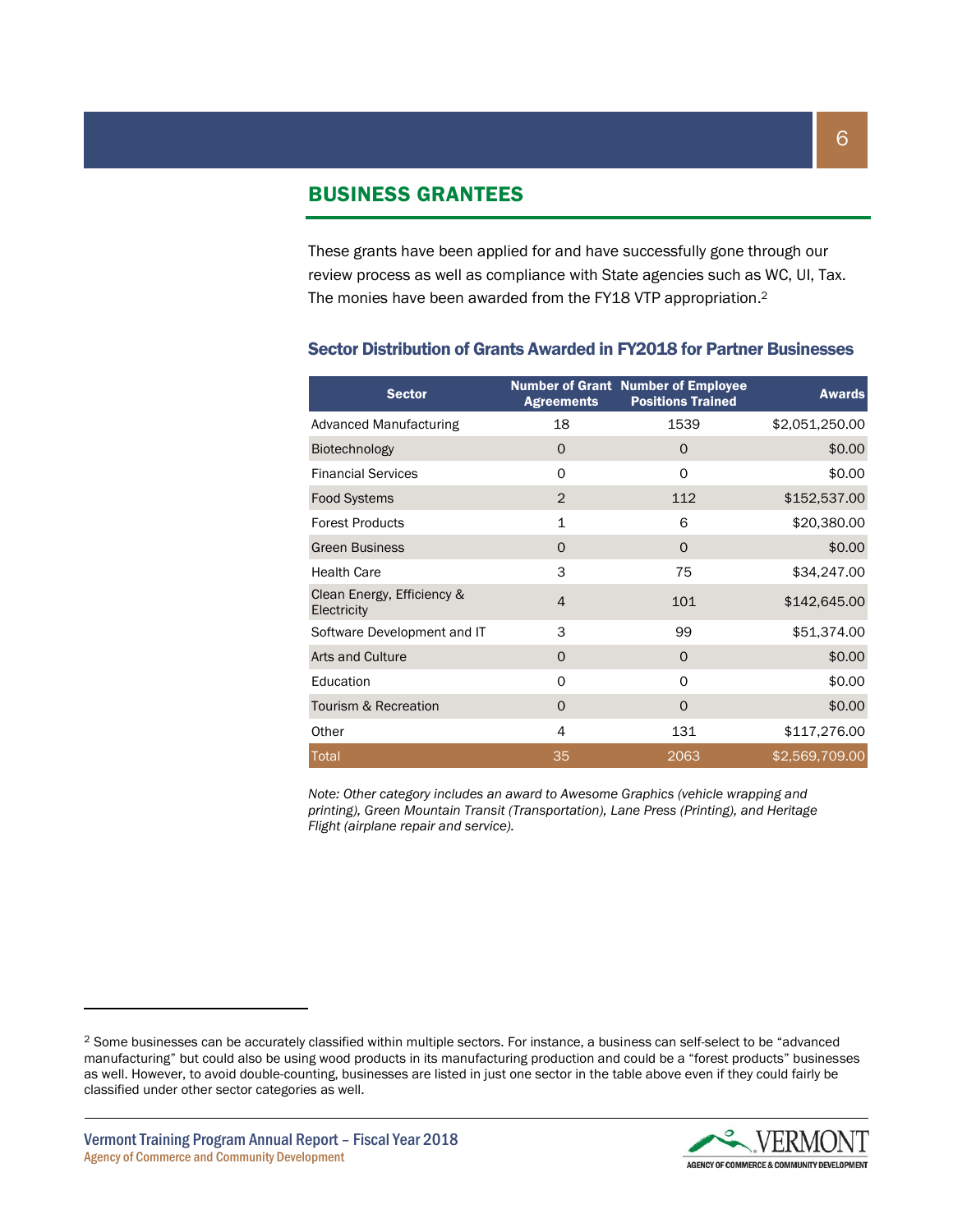# PROFILE

Training for the Jobs of Tomorrow: Green Mountain Transit



Green Mountain Transit (GMT) faces the same challenges as many transit providers locally and across the country. With 46% of the GMT workforce nearing retirement age, we are under tremendous pressure to recruit and hire employees with the appropriate skillset. Recently, we have implemented a dynamic training program to help navigate this challenge. A new employee who possesses many of the qualifications to be a successful bus operator is able to receive the training necessary to ensure a long-term career with GMT. The Vermont Training Program grant funds have provided opportunity for enhanced training to receive a Commercial Drivers' License with a Passenger Endorsement and English Language Learning (ELL) classes.

To date, GMT has recruited ten new bus operators utilizing these grant funds. Tilachand Pradhan (pictured above) is an excellent example of an employee with the desire to move beyond entry-level positions. The VTP grant created the opportunity for Tilachand to receive enhanced training and become the professional bus operator he is today!

-Trish Redalieu

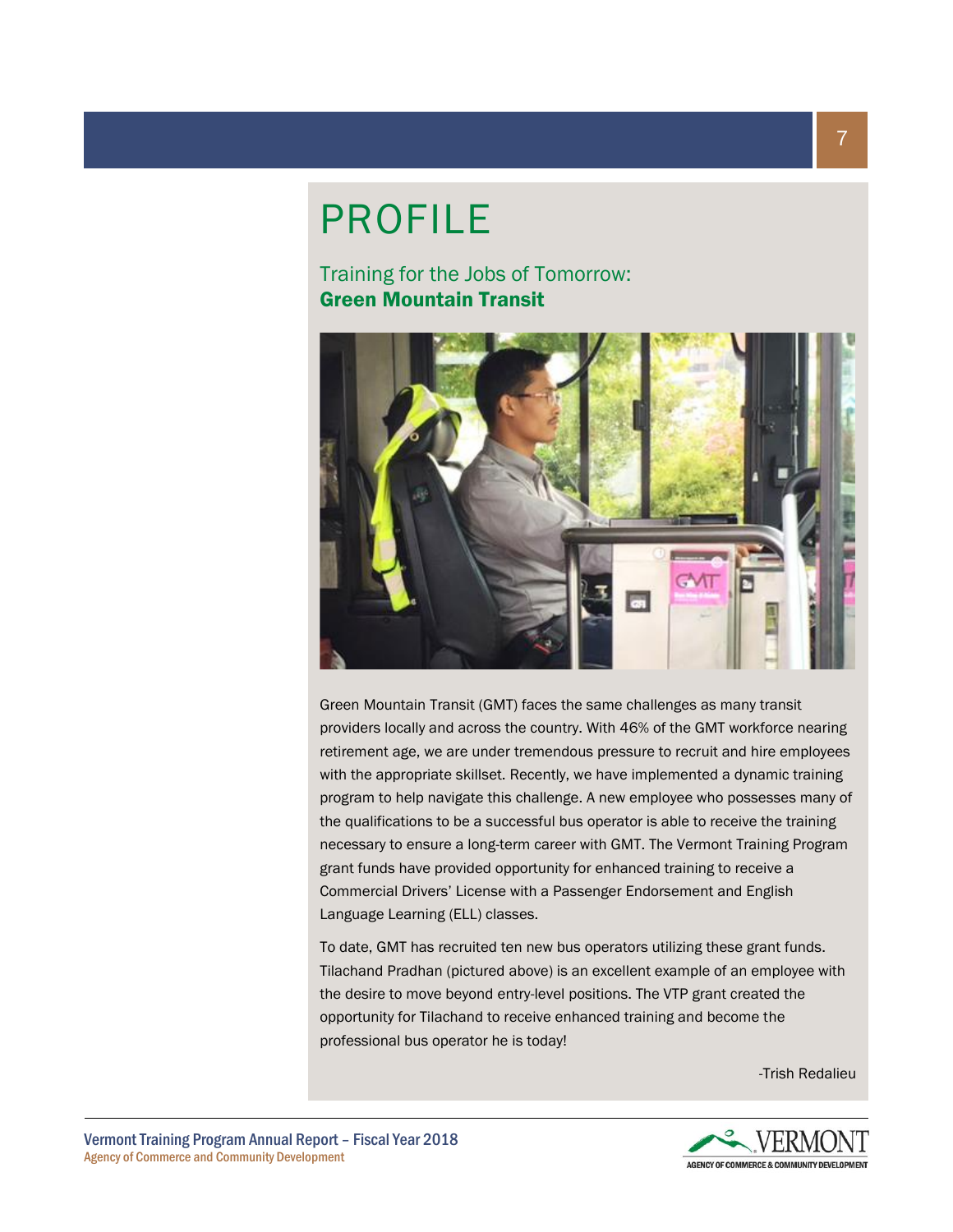## BUSINESS GRANTEES AWARDED BY REGION



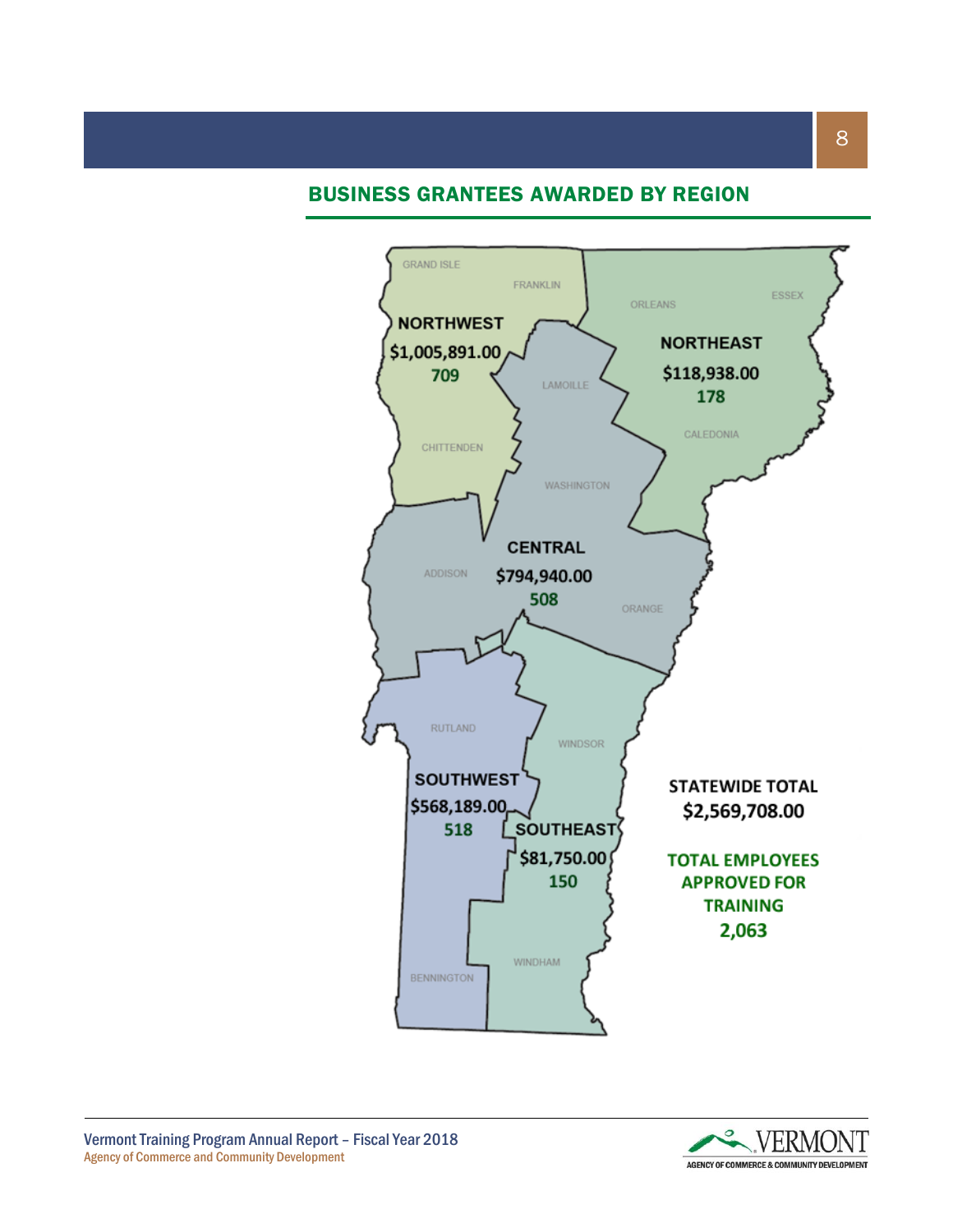# GEOGRAPHIC DISTRIBUTION OF GRANTS AWARDED FOR PARTNER BUSINESSES

| <b>Region</b> | <b>Number of Grant</b><br><b>Agreements</b> | <b>Number of Employees</b><br><b>Served</b> | <b>Awarded</b> |
|---------------|---------------------------------------------|---------------------------------------------|----------------|
|               | <b>FY18</b>                                 | <b>FY18</b>                                 | <b>FY18</b>    |
| Northwest     | 14                                          | 709                                         | \$1,005,891.00 |
| Northeast     | 4                                           | 178                                         | \$118,938.00   |
| Central       | 11                                          | 508                                         | \$794,940.00   |
| Southwest     | 4                                           | 518                                         | \$568,189.00   |
| Southeast     | 2                                           | 150                                         | \$81,750.00    |
| <b>Totals</b> | 35                                          | 2063                                        | \$2,569,708.00 |

*Note: Geographic regions are defined as follows:*

- *Northwest = Franklin, Chittenden, and Grand Isle Counties*
- *Northeast = Orleans, Essex, and Caledonia Counties*
- *Central = Addison, Washington, Lamoille, and Orange Counties*
- *Southwest = Rutland and Bennington Counties*
- *Southeast = Windsor and Windham Counties*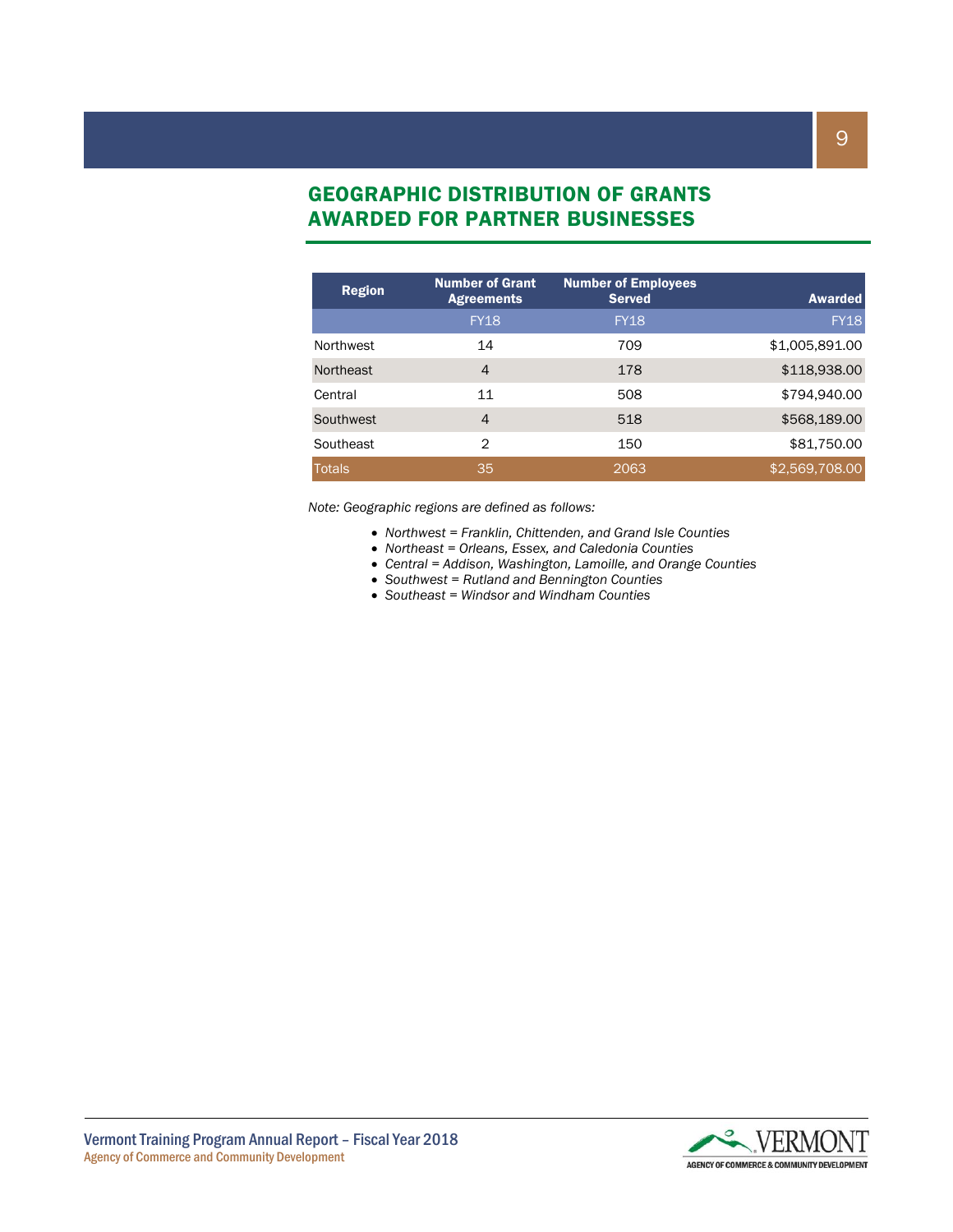# FY2018 GRANT SUMMARIES TO PARTNER BUSINESSES

| <b>Business Awarded</b>                                                                                                                                                                                                                                 | <b>Max Amount</b><br><b>Awarded</b> | <b>Max Employees</b><br>to be Trained |
|---------------------------------------------------------------------------------------------------------------------------------------------------------------------------------------------------------------------------------------------------------|-------------------------------------|---------------------------------------|
| Awesome Graphics is training 4 employees on large format print technology and 3M car<br>wrapping.                                                                                                                                                       | \$14,929.50                         | 4                                     |
| Built by Newport utilized the VTP to train in electrical troubleshooting, software skills and<br>Lean 101 skills.                                                                                                                                       | \$20,545.68                         | 13                                    |
| Central Vermont Medical Center trained incumbent nurses to become preceptors to speed<br>up the onboarding process of new nurses.                                                                                                                       | \$10,883.00                         | 40                                    |
| FabTech trained incumbent employees in production skills and leadership skills to include:<br>Blueprints, Engineering Drawing as well as weld symbol knowledge.                                                                                         | \$10,710.57                         | 40                                    |
| Ellison Surface Technologies utilized the VTP grant to train primarily incumbent employees in<br>machining, spray production, masker, tooling and other processes to enable them to produce                                                             | \$281,889.60                        | 130                                   |
| Energizer Battery received new orders that required increased staffing and used the VTP<br>grant to upskill incumbents and to add up to 10 new positions.                                                                                               | \$71,060.34                         | 16                                    |
| Food Science Corporation is doing a leadership development training for all new and<br>incumbent supervisors utilizing a training organization specializing in their sector.                                                                            | \$133,620.00                        | 39                                    |
| Freedom Pharmacy recently purchased a new medicine packaging machine that will continue<br>supporting their unique dosage prescriptions.                                                                                                                | \$16,613.84                         | $\overline{5}$                        |
| Fyles Brothers Inc utilized VTP to train burner service technicians.                                                                                                                                                                                    | \$15,050.00                         | $\sqrt{2}$                            |
| GE Aviation utilized VTP to help fund training for $1st$ year mechanical apprentices as well as<br>skills training for 55 new employees.                                                                                                                | \$296,192.20                        | 73                                    |
| General Dynamics is purchasing a new ERP system that will be used corporate wide and VTP<br>is helping fund the formal training.                                                                                                                        | \$237,724.80                        | 176                                   |
| Green Mountain Insulated Glass is training employees on the installation of new insulated<br>glass products.                                                                                                                                            | \$6,819.50                          | $\overline{4}$                        |
| Green Mountain Transit utilized the VTP to train new and incumbent employees on operation<br>and maintenance of bus services and included ELL (English Language Learner)                                                                                | \$26,432.72                         | 36                                    |
| Hazelett Corporation upskilled incumbent employees in manufacturing areas across their<br>facility.                                                                                                                                                     | \$42,573.74                         | 45                                    |
| Heritage Aviation rolled out a new maintenance apprenticeship program which VTP<br>supported for its first year.                                                                                                                                        | \$27,097.50                         | 6                                     |
| Hubbardton Forge used their VTP grant to train incumbent and new employees on the<br>manufacturing craft of metal fixture manufacturing.                                                                                                                | \$34,344.26                         | 141                                   |
| Inntopia has seen fast growth and has doubled their Vermont workforce in the last 2 years.<br>VTP is helping with the skills onboarding of these new positions.                                                                                         | \$26,812.34                         | 72                                    |
| Isovolta Inc. utilized the VTP to use an outside vendor for LEAN manufacturing training.                                                                                                                                                                | \$12,800.00                         | 32                                    |
| Lake Champlain Chocolates is in a growth mode including new equipment and business<br>software. They used the VTP to upskill employees to meet these demands.                                                                                           | \$19,745.31                         | 73                                    |
| Lane Press is moving beyond printing solutions to be an all-purpose publisher in print and<br>web-based solutions. VTP is assisting with training in these new skills.                                                                                  | \$48,815.78                         | 85                                    |
| LED Dynamics is using a "train-the-trainer" model for their manufacturing needs as well as<br>LEAN and structured problem-solving trainings.                                                                                                            | \$30,173.34                         | 40                                    |
| Logic Supply is currently in an expansion mode adding 33 new positions and ramping up new<br>products for the market. VTP is helping with the skills needed for incumbent employees and<br>the technical skills needed in onboarding the new positions. | \$321,422.72                        | 92                                    |

10

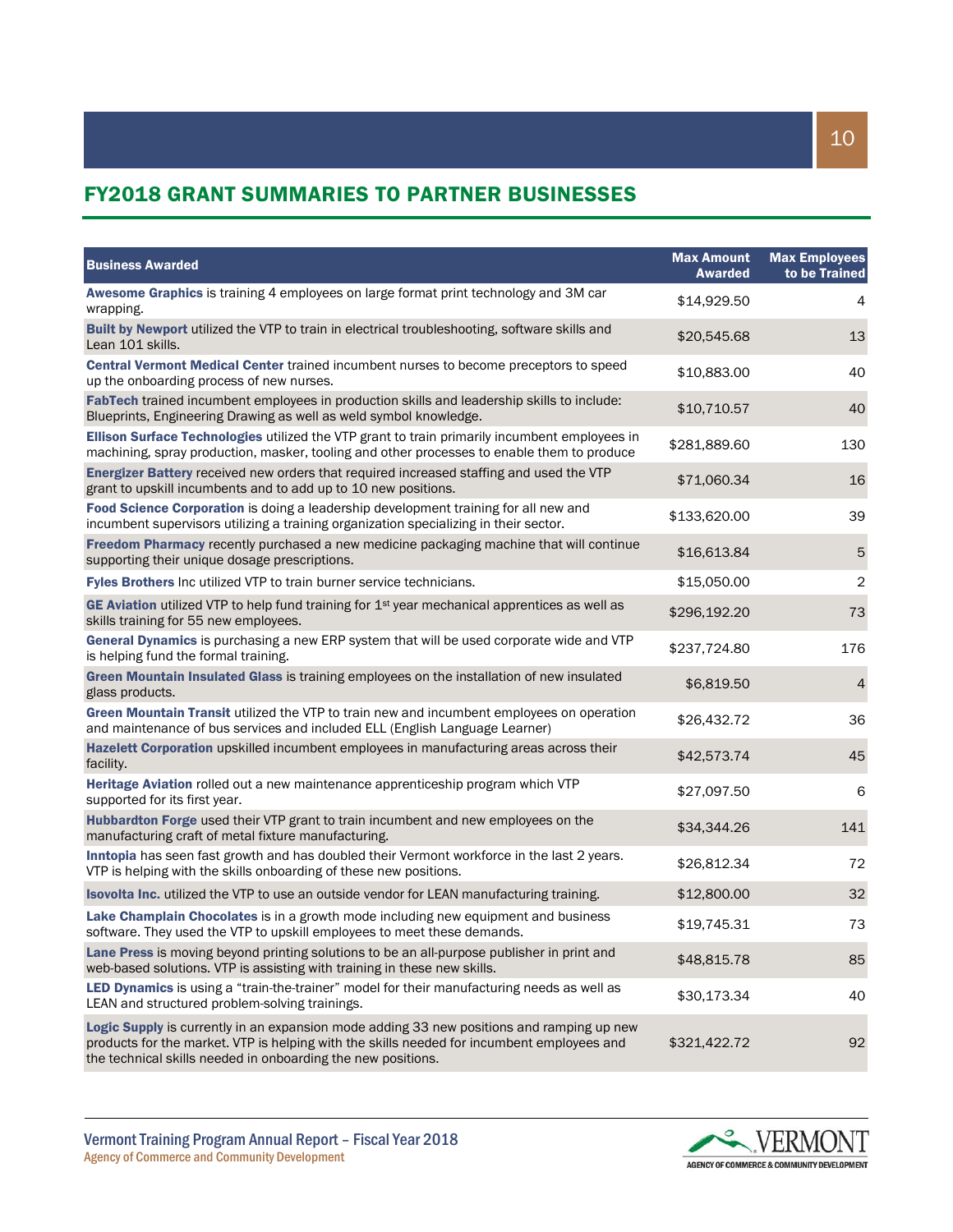# FY2018 GRANT SUMMARIES TO PARTNER BUSINESSES (CONTINUED)

| Mack Molding projects a 25% increase in staffing as new products and processes are added<br>to their manufacturing facility.                                                                      | \$271,762.05 | 175            |
|---------------------------------------------------------------------------------------------------------------------------------------------------------------------------------------------------|--------------|----------------|
| Mobile Medical increased their workforce by 40% and sought VTP to help with the technical skill<br>trainings that these positions required along with upgrading the skills of incumbent workers.  | \$43,667.97  | 18             |
| New England Precision utilized VTP to help with succession planning trainings for upper level<br>positions soon to become vacant as well as an increased portfolio of new products and customers. | \$40,585.50  | 14             |
| New England Woodcraft increased the amount of automation in their manufacturing line and<br>used their VTP grant to upgrade incumbent skills.                                                     | \$57,729.89  | 90             |
| NSK Steering Systems utilized the VTP as their manufacturing climate changed from a<br>fabrication and assembly plant to primarily fabrication.                                                   | \$208,753.00 | 325            |
| Oxbow Creative used the VTP grant to upskill employees on new software applications as it<br>worked towards expanding its product lines.                                                          | \$15,725.73  | $\overline{7}$ |
| <b>Physicians Computer Company</b> hired a vendor to provide Agile software development training<br>to streamline their processes.                                                                | \$8,840.00   | 20             |
| Soundview Paper used the VTP grant to do vendor lead lean training to help with their<br>process flow.                                                                                            | \$75,000.00  | 120            |
| Springfield Medical Care Systems leveraged VTP funds for leadership development trainings.                                                                                                        | \$6,750.00   | 30             |
| <b>Teknor Apex</b> is using VTP funds for LEAN training through a vendor.                                                                                                                         | \$6,330.00   | 35             |
| Timber Homes VT utilized VTP funds to train new and incumbent employees on the latest<br>timber framing skills.                                                                                   | \$20,380.00  | 6              |
| Vermont Heating and Ventilating created NCCER apprenticeship programs in pipefitting,<br>sheetmetal and HVAC.                                                                                     | \$81,290.00  | 50             |
| <b>WEG Electric Corp.</b> utilized the VTP grant for engineering training and project<br>management skills.                                                                                       | \$28,816.70  | 9              |

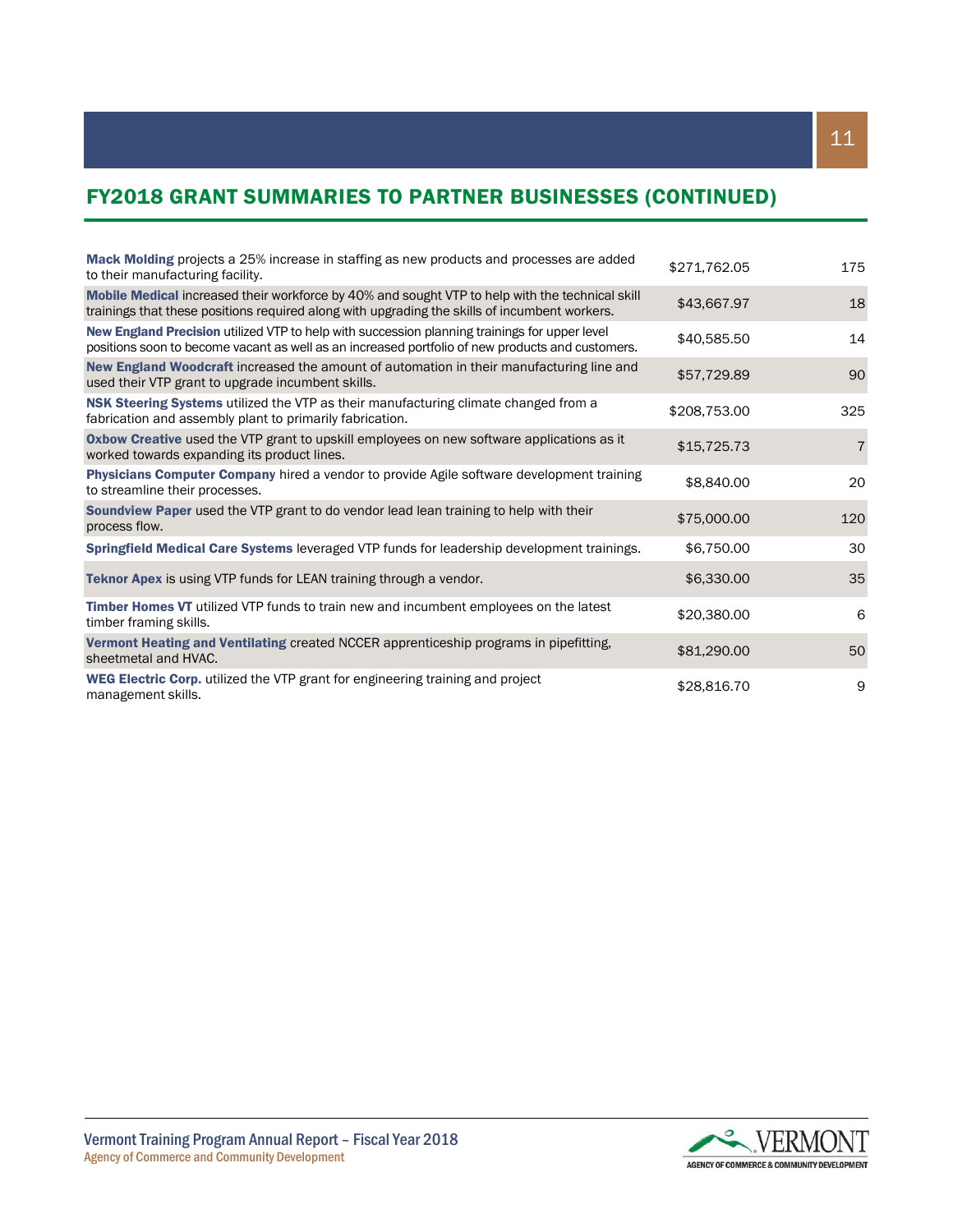# PROFILE

# Training for the Jobs of Tomorrow: Built by Newport

At Built by Newport, commitment to learning is an integral part of our vision and it sets our path for our growth and future. The Vermont Training Program has been instrumental in our ability to provide quality training programs to our valued team members, contributing not only to the individuals who participate in the training provided, but also directly to our success as a company overall.

Recently, our Product Implementation Team had the opportunity to participate in the Autodesk Inventor Advanced Assembly Modeling class provided by M2

Technologies. The goal for the participants was to increase their knowledge of our CAD software so that they could immediately apply the skills they obtained to increase efficiencies in our wood furniture assembly process.

We have been so pleased to see how this has allowed us to provide new product samples more quickly, as well as to speed up the sample approval process. Not surprisingly, we have experienced improvement in customer satisfaction and in our ability to increase sales. Additionally, participating team members enjoyed the growth in their personal development, an important core value to us all. Our relationship with the Vermont Training Program has been a wonderful asset to all of us at Built by Newport, and we look forward to future opportunities with grateful hearts.

-Arla Masson

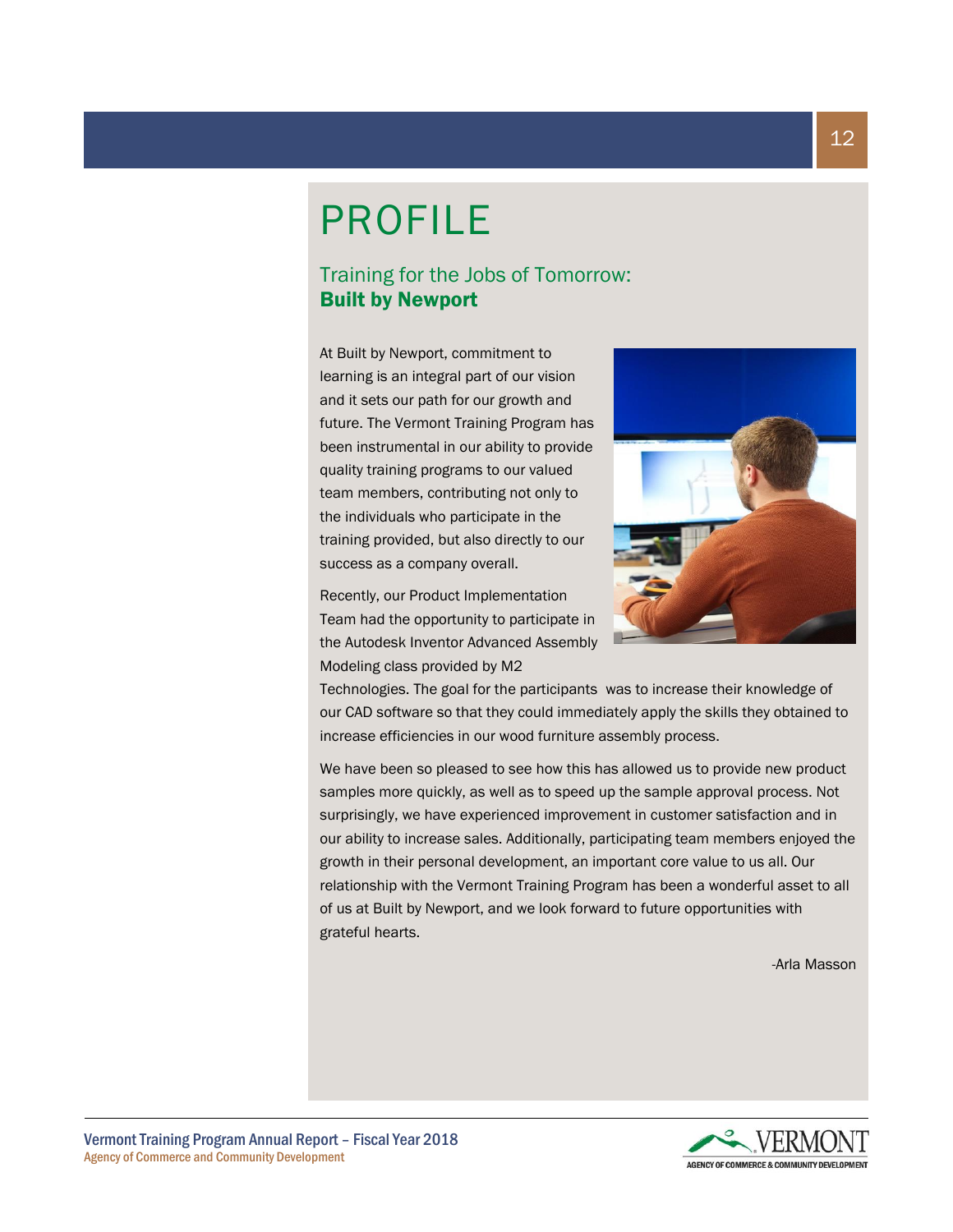# COMPLETED AND ACTIVE BUSINESS GRANT DETAILS

#### In accordance with the provisions of 10 V.S.A.  $\S$  531(i)(K):

"(k) Annually on or before January 15, the Secretary shall submit a report to the House Committee on Commerce and Economic Development and the Senate Committee on Economic Development, Housing and General Affairs … [summarizing] … all active and completed contracts and grants … [the types of training activities provided] … the number of employees served, the average wage by employer [and addressing] any waivers granted"

#### Key for Training Activities

| <b>Employee Type</b>                                                                   | <b>Abbreviation</b> |
|----------------------------------------------------------------------------------------|---------------------|
| <b>Pre-employment training for a new hire in a newly created position</b>              | PE/NP               |
| Pre-employment training for an existing position                                       | PE/EP               |
| New hire for a newly created position                                                  | NH/NP               |
| New hire for an existing position                                                      | NH/EP               |
| Incumbent employee who upon completion of training assumes<br>a newly created position | IE/NP               |
| Incumbent employee who upon completion of training assumes<br>a different position     | IE/DP               |
| Incumbent employee who is upgrading their skills                                       | IE/US               |

#### Completed Grants Summary

| <b>Business Grants Quick Facts</b>           | <b>FY18</b>    |
|----------------------------------------------|----------------|
| <b>Total Number of Completed Grants</b>      | 42.            |
| <b>Total Funds Spent on Completed Grants</b> | \$1,388,777.19 |
| <b>Total Number of Employees Served</b>      | 722            |
| Approximate Cost Per Employee                | \$383.69       |

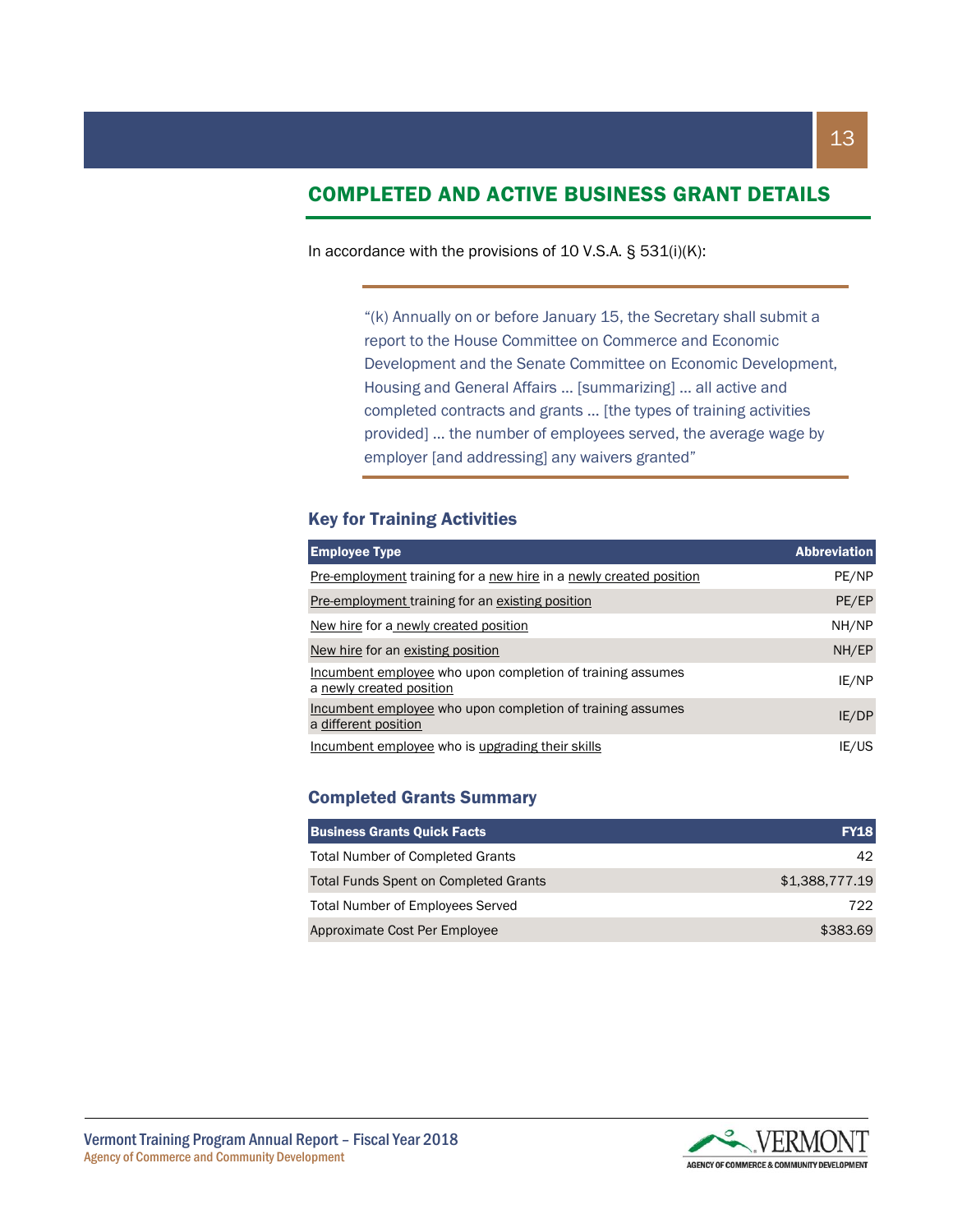### Completed Business Grant Recipients

| <b>Recipients</b>                      | <b>Expenditure</b> | <b>Activity</b>            | <b>Average Wage</b> | <b>#Served</b> |
|----------------------------------------|--------------------|----------------------------|---------------------|----------------|
| Apex Sealing Inc.                      | \$40,376.08        | IE/US, NH/NP               | 36.27               | 12             |
| Awesome Graphics Inc.                  | \$14,930.00        | NH/EP, IE/DP, NH/NP        | 15.13               | $\overline{4}$ |
| <b>BHS Composites</b>                  | \$32,781.00        | NH/NP                      | 13.96               | 14             |
| 11Birnn Chocolates                     | \$4,562.25         | IE/US, IE/DP, NH/EP        | 14.63               | 8              |
| <b>Bournes Energy</b>                  | \$37,518.80        | NH/NP, IE/US               | 20.07               | 24             |
| <b>Brattleboro Memorial Hospital</b>   | \$74,880.00        | NH/EP, IE/US               | 15.6                | 20             |
| <b>Central Vermont Medical Center</b>  | \$6,230.48         | IE/US                      | 33.59               | 48             |
| Champlain Orchards Inc.                | \$2,319.01         | NH/NP                      | 18.36               | 3              |
| Chroma Technology Group                | \$46,684.60        | IE/US, IE/NP               | 45.17               | $\overline{7}$ |
| <b>Draker Corporation</b>              | \$11,596.00        | IE/US, PE/NP               | 31.87               | 17             |
| <b>Edlund Company LLC</b>              | \$27,434.06        | IE/US                      | 43.38               | 8              |
| Energizer Manufacturing Inc.           | \$71,060.34        | NH/EP,IE/DP,IE/US,IE/NP    | 18.65               | 17             |
| Fab Tech Inc.                          | \$10,710.57        | IE/US                      | 22.42               | 14             |
| Fairbanks Scales Inc.                  | \$51,111.60        | IE/DP, IE/US, NH/EP        | 25.49               | 108            |
| Imerys Talc Vermont Inc.               | \$136,709.41       | IE/US, NH/NP               | 28.35               | 27             |
| Kalow Technologies LLC                 | \$28,537.61        | IE/US, NH/NP               | 14.18               | 25             |
| LineSync Architecture Ltd.             | \$7,335.00         | NH/NP                      | 20                  | $\overline{2}$ |
| Maple Landmark Inc.                    | \$12,125.00        | IE/US                      | 19.05               | 10             |
| Microprocessor Design                  | \$10,507.00        | NH/NP,NH/EP                | 18.25               | $\overline{4}$ |
| New England Precision Inc.             | \$40,578.50        | NH/EP, IE/US, IE/DP        | 17.45               | 10             |
| New England Woodcraft Inc.             | \$57,729.89        | IE/US, IE/DP               | 20.08               | 104            |
| North Hartland Tool Corp.              | \$37,461.75        | IE/DP,IE/US,NH/EP,IE/NP    | 18.85               | 16             |
| Northeastern Vermont Regional Hospital | \$30,071.00        | IE/US                      | 30.14               | 356            |
| Northwestern Medical Center            | \$22,950.00        | IE/US                      | 35.23               | 366            |
| <b>NuHarbor Security</b>               | \$88,566.00        | NH/EP, NH/NP, IE/US        | 28.37               | 15             |
| Olivia's Crouton Co. Inc.              | \$2,002.00         | NH/NP, PE/NP, IE/US, NH/EP | 14.22               | 15             |
| <b>Oxbow Creative LLC</b>              | \$15,721.38        | IE/US, NH/EP, NH/NP        | 38.45               | 8              |
| <b>Physicians Computer Company</b>     | \$8,840.00         | IE/US                      | 45.05               | 19             |
| Preci Manufacturing                    | \$14,396.99        | IE/US, IE/NP, NH/NP        | 20.56               | 30             |
| Sonnax Industries                      | \$22,350.00        | IE/US                      | 26.53               | 45             |
| Southwestern Vermont Healthcare        | \$72,757.59        | IE/US, NH/NP, IE/DP        | 36.23               | 168            |
| <b>Stephens Precision Inc</b>          | \$75,560.80        | NH/NP, IE/US, NH/EP, IE/NP | 17.57               | 16             |
| Sterling Valley Systems Inc.           | \$1,799.83         | NH/NP, NH/EP, IE/US        | 47.56               | 54             |
| Stone Environmental Inc.               | \$20,781.49        | IE/US, NH/NP               | 35.74               | 38             |
| Subatomic Digital LLC                  | \$8,300.00         | IE/US                      | 34.02               | 20             |
| Trow and Holden Company Inc.           | \$18,227.00        | IE/US                      | 15.36               | $\overline{2}$ |
| University of Vermont Medical Center   | \$18,532.28        | IE/US                      | 15.45               | 5              |
| Vermont Heating and Ventilating        | \$81,290.20        | IE/US                      | 20.96               | 19             |
| Vermont Smoke and Cure                 | \$19,538.78        | IE/US, NH/EP, IE/DP        | 24.1                | 56             |
| <b>Vermont Wood Studios</b>            | \$17,818.90        | IE/US                      | 17.82               | $\overline{2}$ |
| <b>TOTAL</b>                           | \$1,302,683.19     |                            | 25.35               | 1,736          |

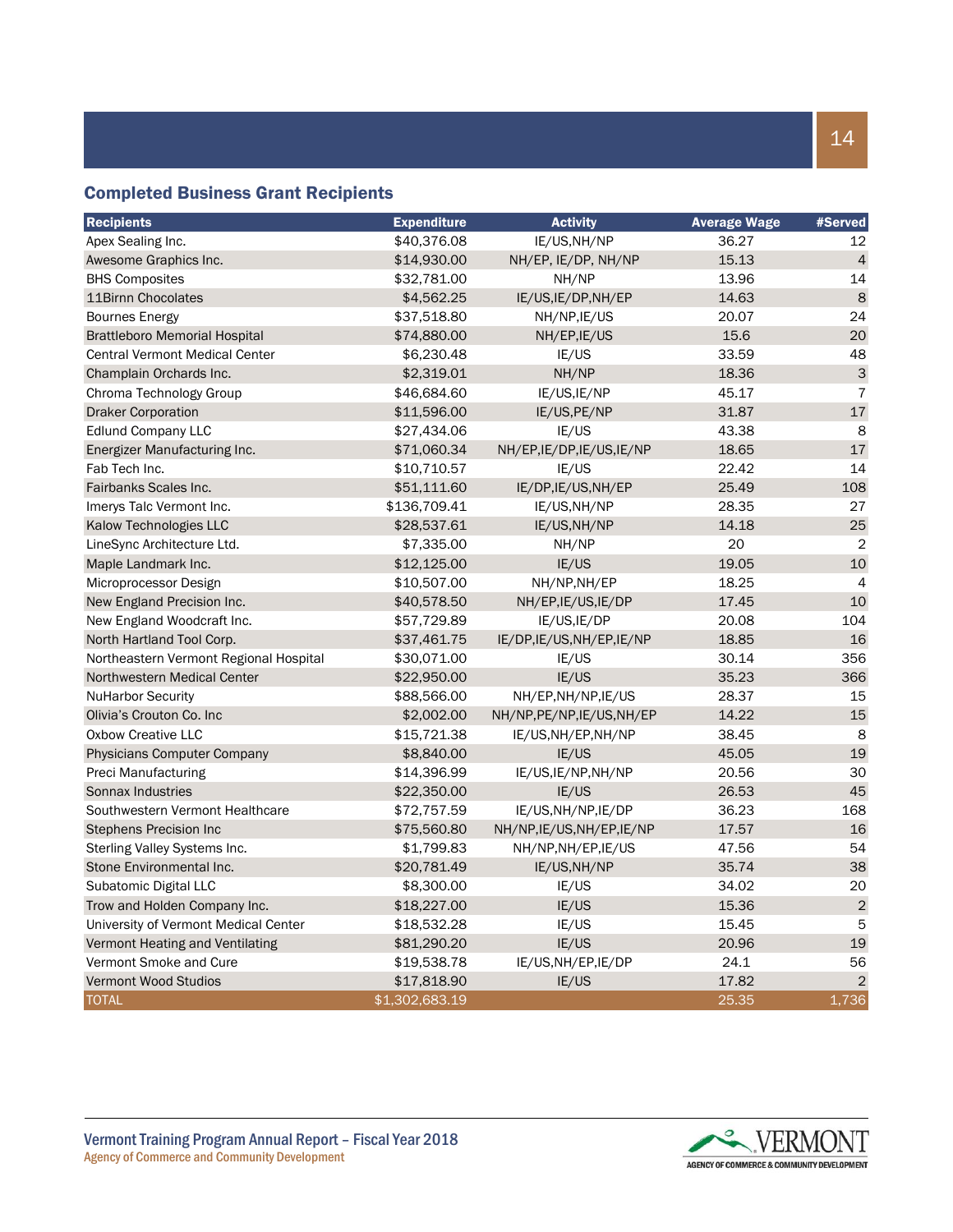| <b>Recipients</b>              | <b>Maximum Payable</b> |
|--------------------------------|------------------------|
| <b>Built By Newport</b>        | \$20,545.68            |
| Fabtech                        | \$10,568.72            |
| Ellison Surface Technologies   | \$281,889.61           |
| Energizer                      | \$76,367.00            |
| <b>Fyles Bros</b>              | \$15,050.00            |
| <b>Heritage Aviation</b>       | \$27,097.50            |
| <b>Food Science</b>            | \$133,620.00           |
| Freedom Pharmacy               | \$16,613.84            |
| <b>General Dynamics</b>        | \$237,724.80           |
| <b>GE Aviation</b>             | \$296,192.20           |
| Green Mountain Insulated Glass | \$6,819.50             |
| <b>Green Mountain Transit</b>  | \$26,432.72            |
| Hazelett                       | \$42,573.74            |
| <b>Hubbardton Forge</b>        | \$34,344.26            |
| Inntopia                       | \$26,812.34            |
| Isovolta                       | \$12,800.00            |
| Lane Press                     | \$48,815.78            |
| Lake Champlain Chocolates      | \$19,745.31            |
| LEDdynamics                    | \$30,173.34            |
| Logic Supply                   | \$238,359.35           |
| Mack Molding                   | \$273,318.50           |
| <b>Mobile Medical</b>          | \$43,667.97            |
| New England Woodcraft          | \$56,641.79            |
| <b>NSK Steering</b>            | \$208,753.00           |
| <b>Oxbow Creative</b>          | \$15,725.73            |
| Springfield Medical Center     | \$6,750.00             |
| Soundview Paper                | \$75,000.00            |
| <b>Teknor Apex</b>             | \$6,330.00             |
| <b>Timber Homes</b>            | \$20,380.00            |
| <b>WEG Electric</b>            | \$28,816.70            |
| <b>Total</b>                   | \$2,337,928.80         |

*Note: The Vermont Training Program Grant's are awarded on a rolling basis and are up to a yearlong. The above list of open grants is a combination of Fiscal Years FY17 and FY18.*

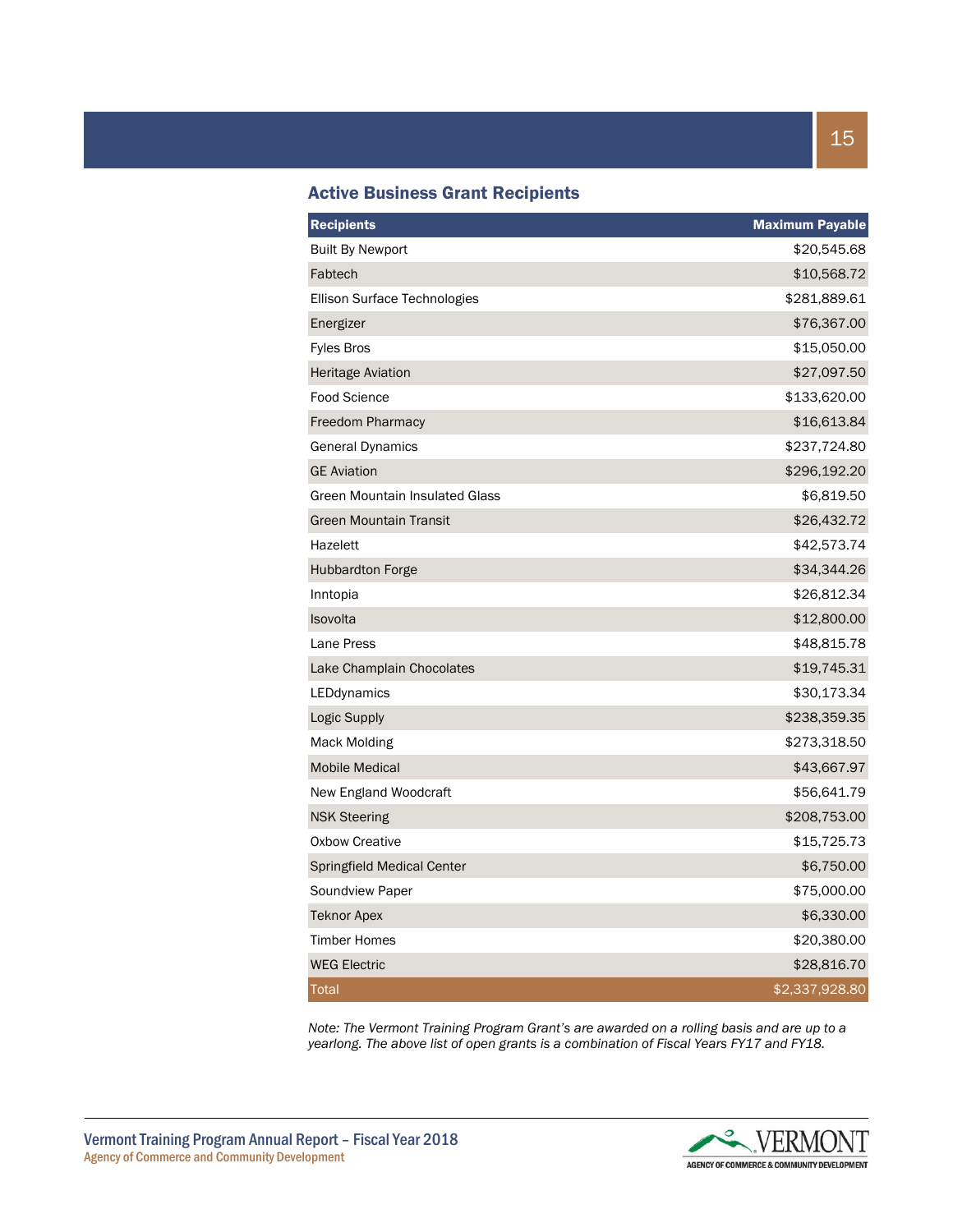# TRAINING PROVIDER GRANTS

#### Geographic Distribution of Funds Awarded to Training Providers in FY18

| <b>Region</b> | <b>Number of Companies Served</b><br>by Grant Agreements | Number of Employee<br><b>Positions Granted</b> | <b>Expenditures</b> |
|---------------|----------------------------------------------------------|------------------------------------------------|---------------------|
| Northwest     |                                                          | O                                              | \$0.00              |
| Northeast     | O                                                        | O                                              | \$0.00              |
| Central       | 2                                                        | 7                                              | \$9,250.50          |
| Southwest     | O                                                        | 0                                              | \$0.00              |
| Southeast     | ი                                                        | O                                              | \$0.00              |
| Total         | 0                                                        |                                                | \$9,250.50          |

*Notes: VTP report provides the "Number of Companies Served by Grant Agreements" rather than the "Number of Grant Agreements" to illustrate how many companies are served through its grants to training providers. In FY18 VTP awarded 2 training provider grants that included 2 businesses.*

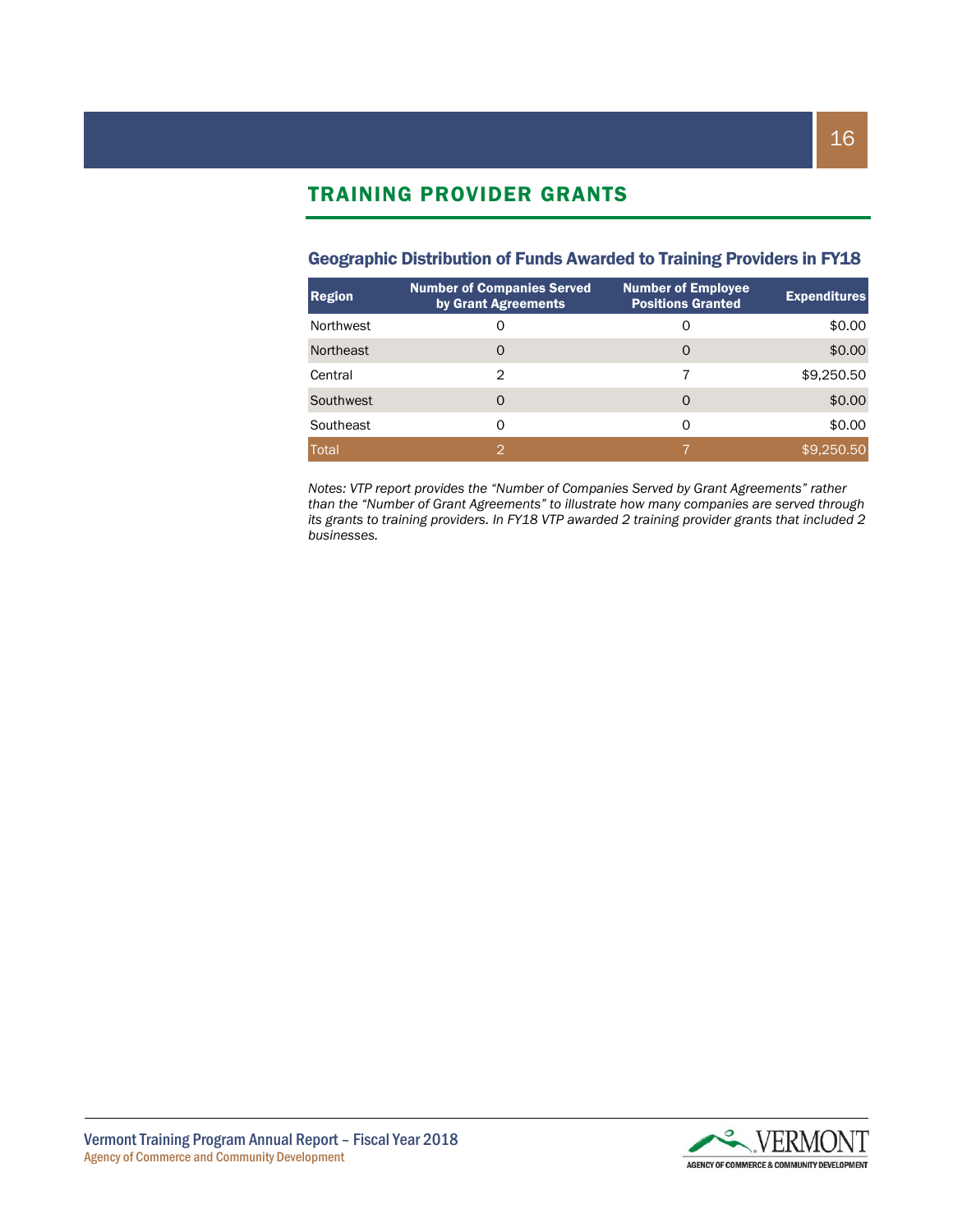## TRAINING PROVIDER GRANTEES AWARDED BY REGION





17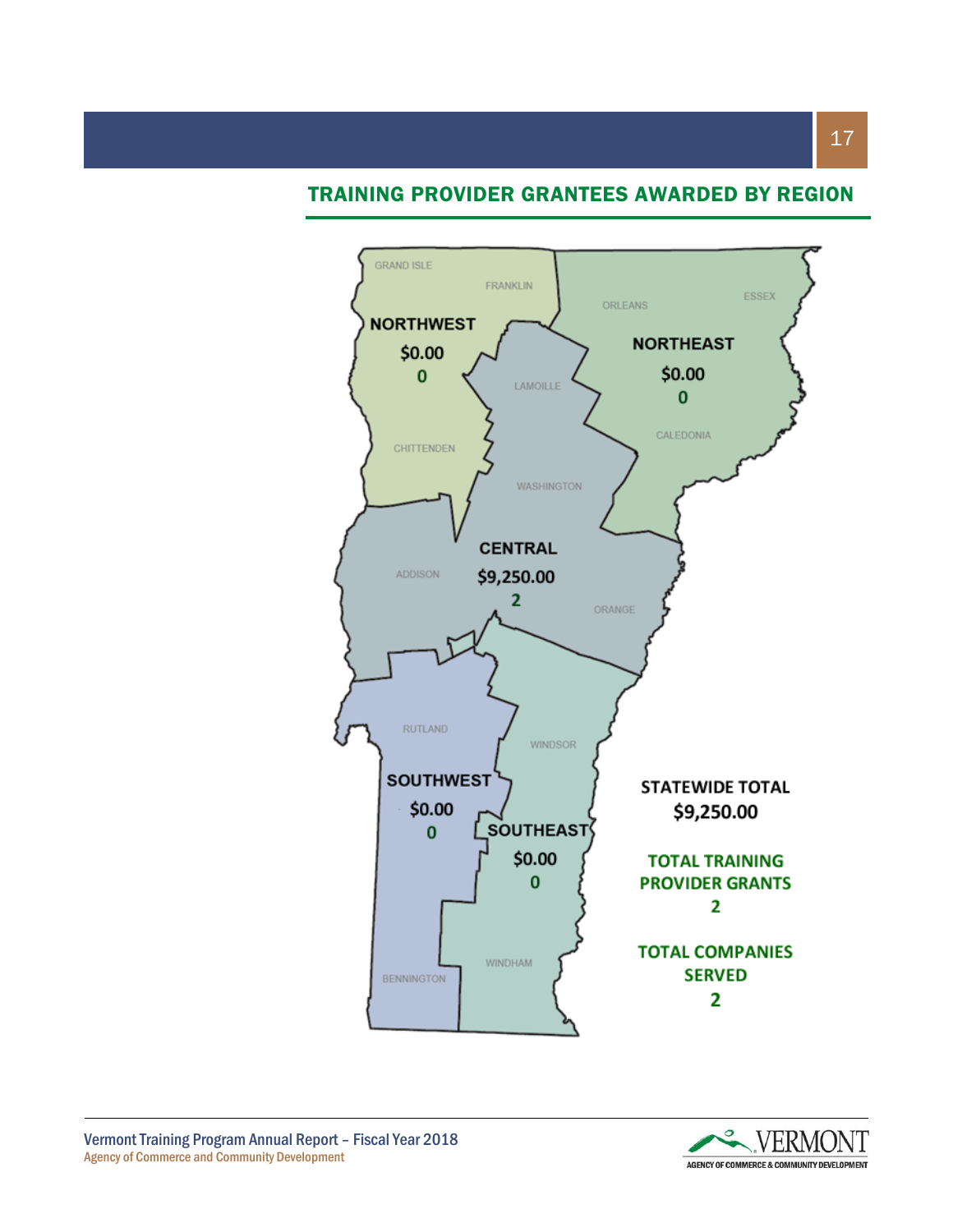| <b>Sector</b>                            | <b>Companies Served by</b><br><b>Grant Agreements</b> | <b>Employee Positions</b><br><b>Funded</b> | <b>Expenditures</b> |
|------------------------------------------|-------------------------------------------------------|--------------------------------------------|---------------------|
| <b>Advanced Manufacturing</b>            | 1                                                     | 4                                          | \$3,000.00          |
| <b>Biotechnology</b>                     | O                                                     | $\Omega$                                   | \$0.00              |
| <b>Financial Services</b>                | O                                                     | O                                          | \$0.00              |
| <b>Food Systems</b>                      | $\mathbf{1}$                                          | 3                                          | \$6,250.50          |
| <b>Forest Products</b>                   | 0                                                     | $\Omega$                                   | \$0.00              |
| <b>Green Business</b>                    | O                                                     | $\Omega$                                   | \$0.00              |
| <b>Health Care</b>                       | O                                                     | $\Omega$                                   | \$0.00              |
| Clean Energy, Efficiency &<br>Electrical | 0                                                     | $\mathbf 0$                                | \$0.00              |
| Software Dev. and IT                     | $\Omega$                                              | $\Omega$                                   | \$0.00              |
| Arts and Culture                         | $\Omega$                                              | $\Omega$                                   | \$0.00              |
| Education                                | 0                                                     | $\Omega$                                   | \$0.00              |
| Tourism & Recreation                     | $\Omega$                                              | $\Omega$                                   | \$0.00              |
| Other                                    | 0                                                     | O                                          | \$0.00              |
| <b>Total</b>                             | $\overline{2}$                                        | 7                                          | \$9,250.50          |

#### Sector Distribution of Funds Awarded in FY2018 for Training Providers

| <b>Training Provider Name</b> | <b>Funds Awarded</b> |
|-------------------------------|----------------------|
| Vermont Sustainable Jobs Fund | \$6.250.50           |
| VMEC                          | \$3,000,00           |

#### Businesses Reported by Training Providers

LED Dynamics

Lawson's Finest

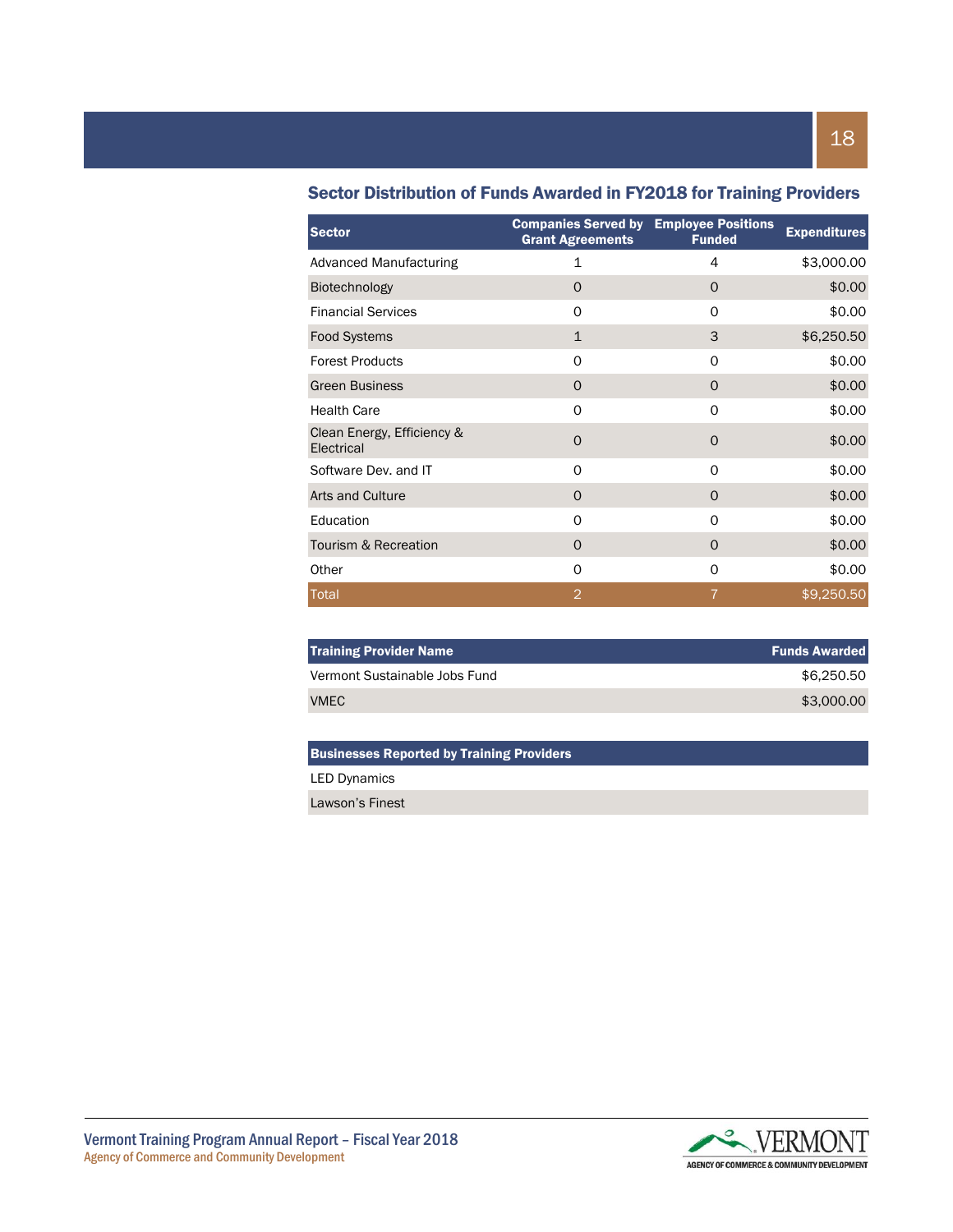## FY2018 GRANT SUMMARIES TO TRAINING PROVIDERS

| <b>Training Provider Awarded</b>                                                                                                         | <b>Max Amount Awarded</b> | <b>Max Employees</b><br>to be Trained |
|------------------------------------------------------------------------------------------------------------------------------------------|---------------------------|---------------------------------------|
| VMEC utilized VTP funds for a 3-day Innovation<br>Engineering Quick Start course.                                                        | \$3,000.00                | 4                                     |
| Vermont Sustainable Jobs Fund provided entrepreneurial<br>leadership coaching through their Vermont Agricultural<br>Development Program. | \$6,250.50                | 3                                     |

#### Training Grants for Pipeline Development Activities

For fiscal year 2018 VTP awarded two pipeline development grants to help fund activities that will aid in the discovery of needs and pain points for employers as well as a regional support role to work with education and business to insure our future workforce is engaged and ready to work.

Vermont Talent Pipeline Management VTPM (housed in Vermont Business Roundtable) \$60,000.00 to help support outreach activities and up to 50% wages for an Executive Director position.

Brattleboro Development Credit Corporation \$50,000.00 to support a regional workforce position to work with area schools as well as local employers to help guide a future pipeline of informed workers.

#### VTP Monitoring Visits

The Vermont Training Program conducted six monitoring visits during 2018. Employers subject to monitoring visits are chosen at random. Visits are conducted to ensure that grantees are maintaining accurate records of the training being completed and to answer any outstanding questions.

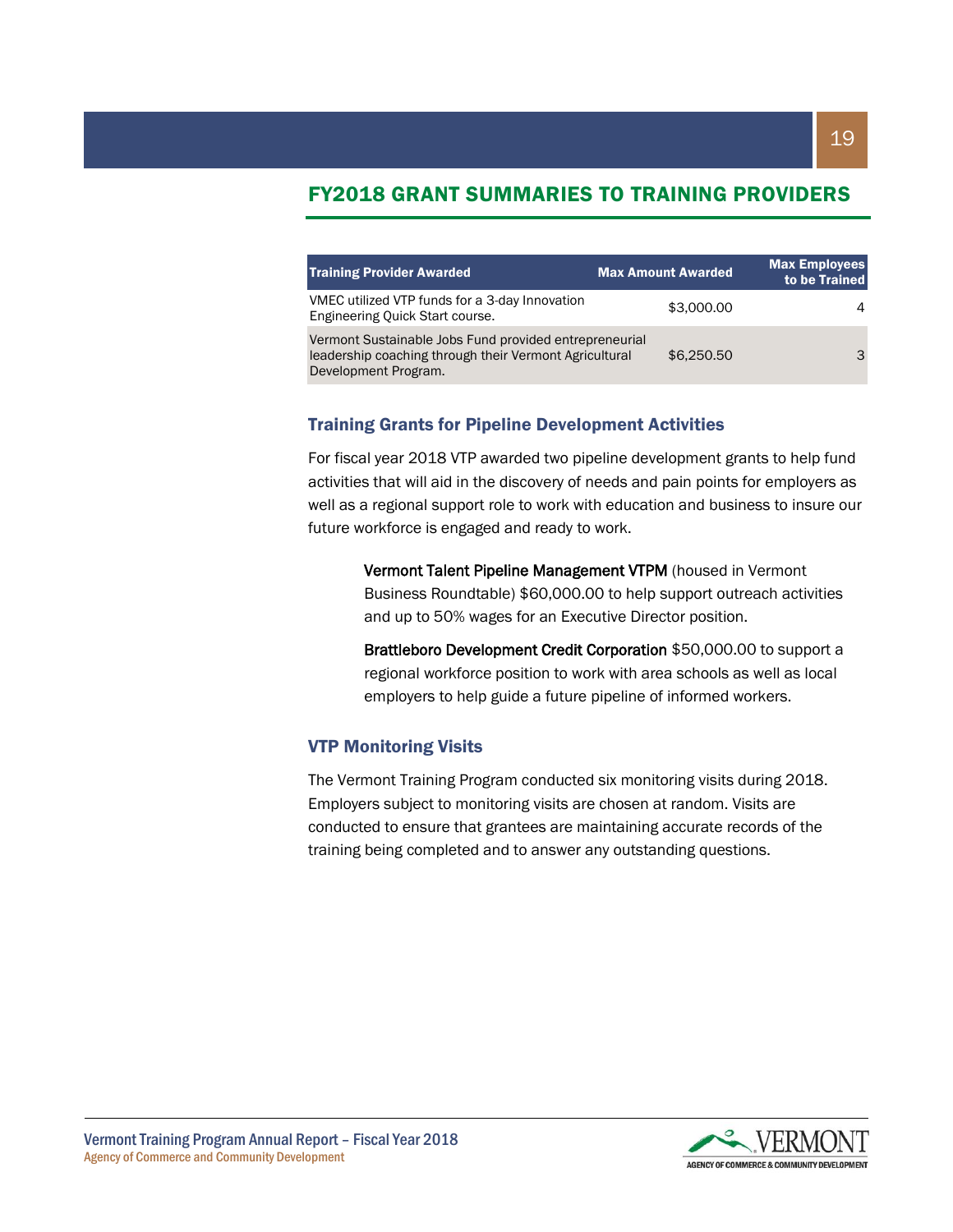# ELIGIBILITY TO PARTICIPATE

The VTP is open to all sectors. Grantees must ensure that:

- Training supplements, rather than replaces, the company's ongoing normal training efforts and is directly related to work responsibilities
- Employees are being trained in transferrable skills
- Employees covered under the grant must be full time permanent employees (minimum 35 hrs. per week)
- Employee compensation (hourly wage), at the completion of training, must equal or exceed the livable wage as defined by the Vermont [Joint Fiscal Office]
- Employees must be offered a minimum of three of the following employee benefits: health insurance (w/ 50% or more of the premium paid by the employer), dental assistance, paid vacation, paid holidays, child care, retirement benefits, other paid time off including paid sick days, other extraordinary employee benefits.
	- o Health Insurance (with 50% or more of premium paid by employer)
	- o Dental Insurance Assistance
	- o Paid Vacation
	- o Paid Holidays
	- o Child Care
	- o Retirement Benefits
	- o Other Paid Time off excluding Sick Time
	- o Other Extraordinary Employee Benefits

*Note: Employer certifies that all the information in the initial application is complete and correct via a signed document.*

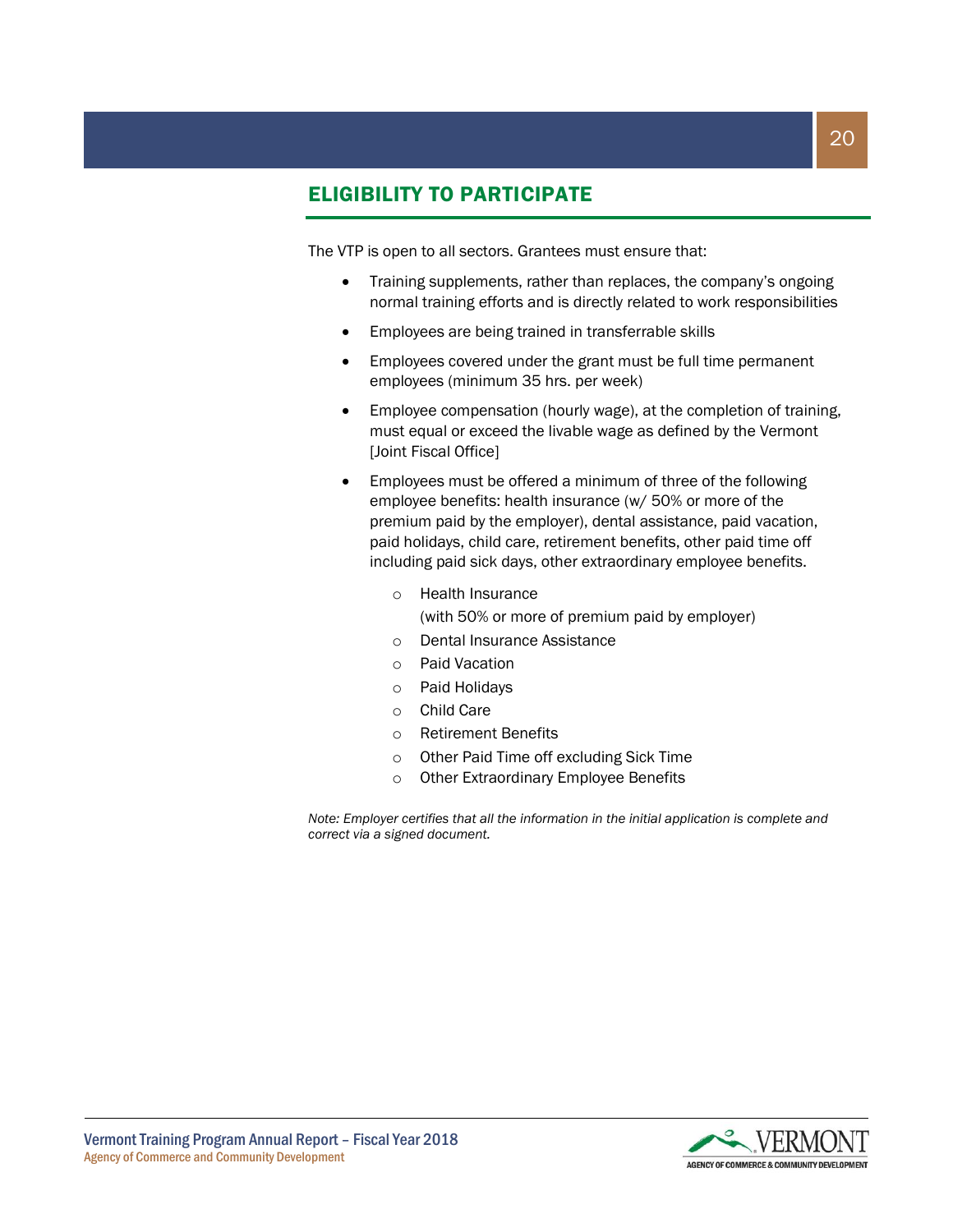# NOTE ON REPORTING FORMAT

In accordance with the provisions of 10 V.S.A. § 531(i)(K):

(k) Annually on or before January 15, the Secretary shall submit a report to the House Committee on Commerce and Economic Development and the Senate Committee on Economic Development, Housing and General Affairs. In addition to the reporting requirements under section 540 of this title, the report shall identify:

- 1. all active and completed contracts and grants;
- 2. from among the following, the category the training addressed:
	- (A) pre-employment training or other training for a new employee to begin a newly created position with the employer;
	- (B) pre-employment training or other training for a new employee to begin in an existing position with the employer;
	- (C) training for an incumbent employee who, upon completion of training, assumes a newly created position with the employer;
	- (D) training for an incumbent employee who upon completion of training assumes a different position with the employer;
	- (E) training for an incumbent employee to upgrade skills;
- 3. for the training identified in subdivision (2) of this subsection whether the training is onsite or classroom-based;
- 4. the number of employees served;
- 5. the average wage by employer;
- 6. any waivers granted;
- 7. the identity of the employer, or, if unknown at the time of the report, the category of employer;
- 8. the identity of each training provider; and
- 9. whether training results in a wage increase for a trainee, and the amount of increase.

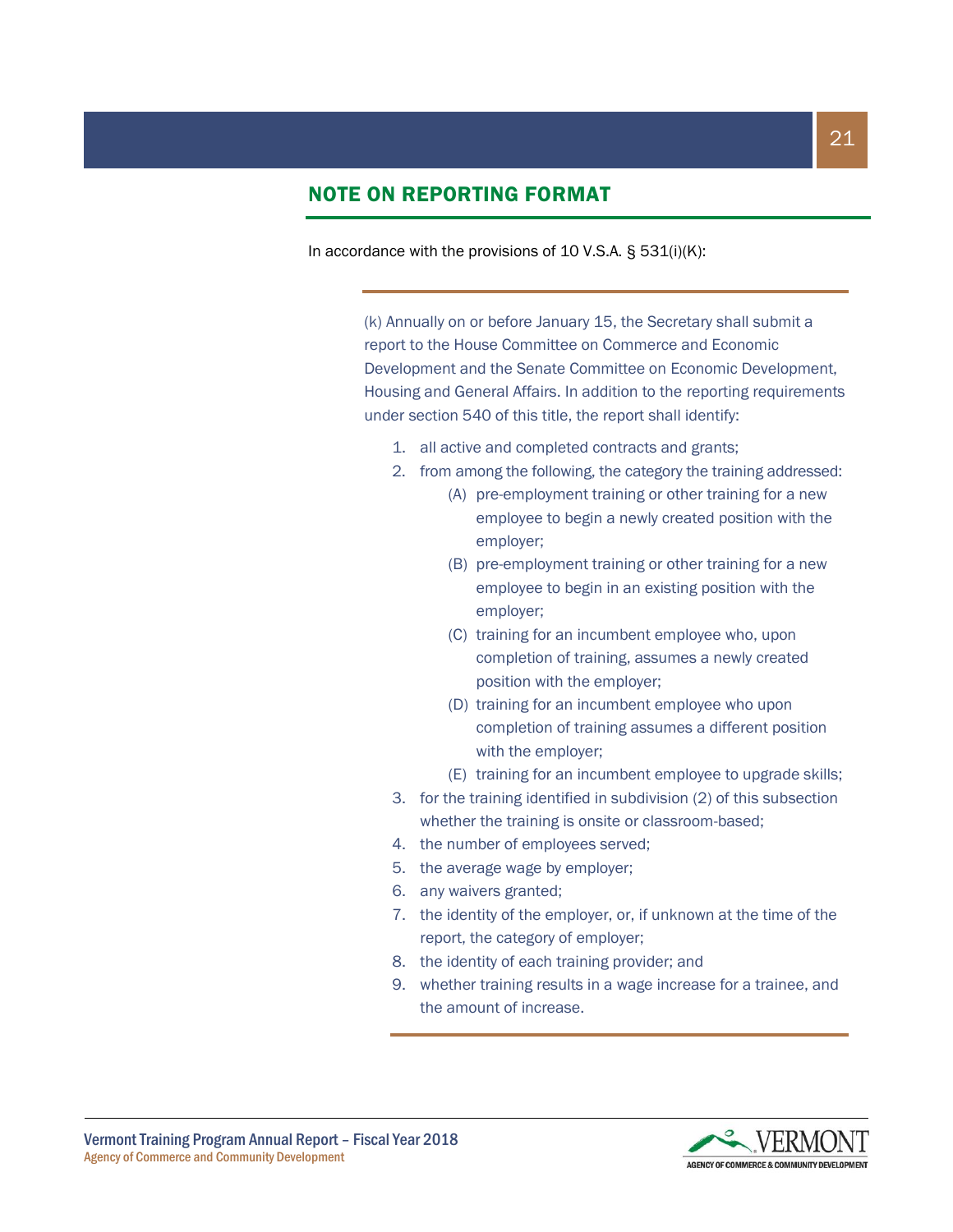# VERMONT TRAINING PROGRAM KEY INDICATORS

Data reported in this section reflect both Grants to Partner Businesses and Training Providers.

#### Median Wage: Fiscal Year 2018



#### Wage: Fiscal Year 2018







% Wage Change for Incumbent Employees

#### *Note:*

- *Median Wage and Wage Change data for employees has been provided by the Vermont Department of Labor (VDOL) from VDOL's FY2018 Social Security Number data used to track wages of employees being trained. VDOL provides only aggregate updated median wage info, therefore we cannot report on updated median wage info per individual group.*
- *Median Wage and Wage Change data for incumbent workers includes incumbent employees served with training provider grants and grants to partner businesses*
- *Median Wage is reported from VDOL in a quarterly format and the hourly posted wage is on the assumption of a 40-hour work week.*

#### New Jobs for Partner Businesses: Fiscal Year 2018







*Note: There were no new employees trained by training providers. Training provided through grants to training providers is geared to incumbent employees.*

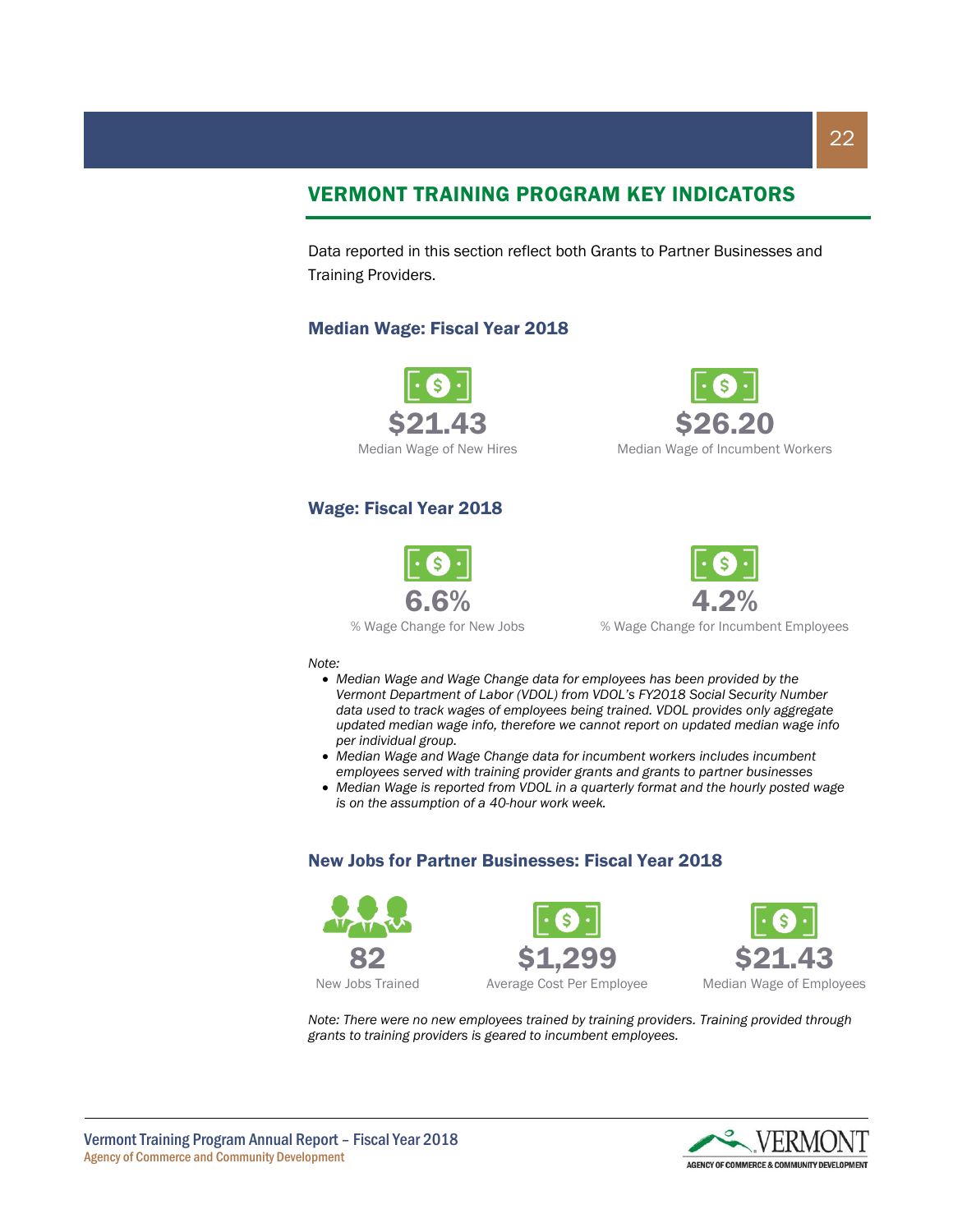#### Training by Employee Type

*The data below is based upon statutory language in Act 199.*

| <b>Employee Type</b>                                                                   | # Onsite<br>training | # Classroom<br><b>Training</b> |
|----------------------------------------------------------------------------------------|----------------------|--------------------------------|
| Pre-employment training for a new hire in a newly<br>created position                  | O                    | 0                              |
| Pre-employment training for existing position                                          | $\Omega$             | O                              |
| New hire for a newly created position                                                  | 36                   | 0                              |
| New Hire for an existing position                                                      | 46                   | 11                             |
| Incumbent employee who upon completion of training<br>assumes a newly created position | 4                    | Ω                              |
| Incumbent employee who upon completion of training<br>assumes a different position     | 19                   | $\Omega$                       |
| Incumbent employee who is upgrading their skills                                       | 563                  | 206                            |
| Total                                                                                  | 668                  | 217                            |

*Note: Data acquired from Intelligrants grant management through invoices received post trainings. Some trainees received onsite and classroom training.*

#### Employer Size for Partner Businesses

| <b>Employer Size</b>         | Number of<br>Grantees 0-19<br><b>Employees</b> | Number of<br>Grantees 20-49<br><b>Employees</b> | Number of<br>Grantees 50-99<br><b>Employees</b> | Number of<br>Grantees $\geq 100$<br><b>Employees</b> |
|------------------------------|------------------------------------------------|-------------------------------------------------|-------------------------------------------------|------------------------------------------------------|
| Partner<br><b>Businesses</b> | 5                                              | 5                                               |                                                 | 18                                                   |
| <b>Training</b><br>Providers |                                                |                                                 |                                                 |                                                      |